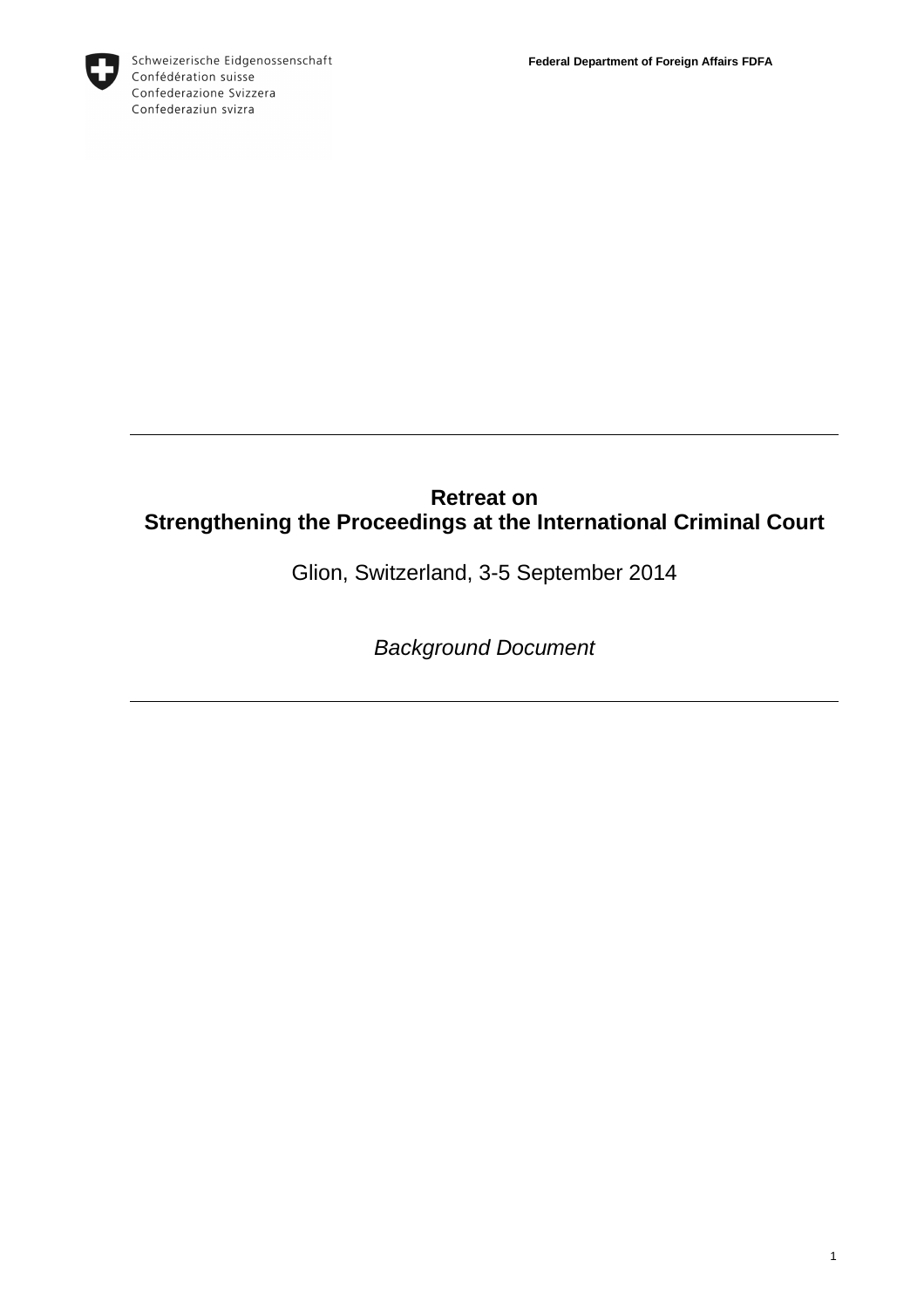# **Contents**

| $1_{-}$                                                                    |                                                                                      |                                                                                |  |
|----------------------------------------------------------------------------|--------------------------------------------------------------------------------------|--------------------------------------------------------------------------------|--|
|                                                                            | 1.1.                                                                                 |                                                                                |  |
|                                                                            | 1.2.                                                                                 |                                                                                |  |
|                                                                            | 1.3.                                                                                 |                                                                                |  |
| 2.                                                                         |                                                                                      |                                                                                |  |
| 3.                                                                         |                                                                                      |                                                                                |  |
|                                                                            | 3.1.                                                                                 |                                                                                |  |
|                                                                            | 3.2.                                                                                 |                                                                                |  |
|                                                                            | 3.3.                                                                                 |                                                                                |  |
|                                                                            | 3.4.                                                                                 |                                                                                |  |
|                                                                            | 3.5.                                                                                 |                                                                                |  |
|                                                                            | 3.6.                                                                                 |                                                                                |  |
| Exchange of Views on How to Enhance the Effectiveness of Proceedings<br>4. |                                                                                      |                                                                                |  |
|                                                                            | 4.1.                                                                                 |                                                                                |  |
|                                                                            | 4.1.1.                                                                               |                                                                                |  |
|                                                                            | 4.1.2.                                                                               |                                                                                |  |
|                                                                            | 4.1.3.                                                                               |                                                                                |  |
| 4.2.                                                                       |                                                                                      |                                                                                |  |
|                                                                            | 4.2.1.                                                                               |                                                                                |  |
|                                                                            | 4.2.2.                                                                               |                                                                                |  |
|                                                                            | 4.2.3.                                                                               |                                                                                |  |
|                                                                            | 4.3.                                                                                 |                                                                                |  |
|                                                                            | 4.3.1.                                                                               |                                                                                |  |
|                                                                            | 4.3.2.                                                                               |                                                                                |  |
|                                                                            | 4.3.3.                                                                               |                                                                                |  |
|                                                                            | 4.3.4.                                                                               |                                                                                |  |
| 5.                                                                         |                                                                                      | Governance - The Role of States Parties and their Relationship with the ICC 18 |  |
| 6.                                                                         | Synergies Between Existing Initiatives to Enhance the Effectiveness and Next Steps20 |                                                                                |  |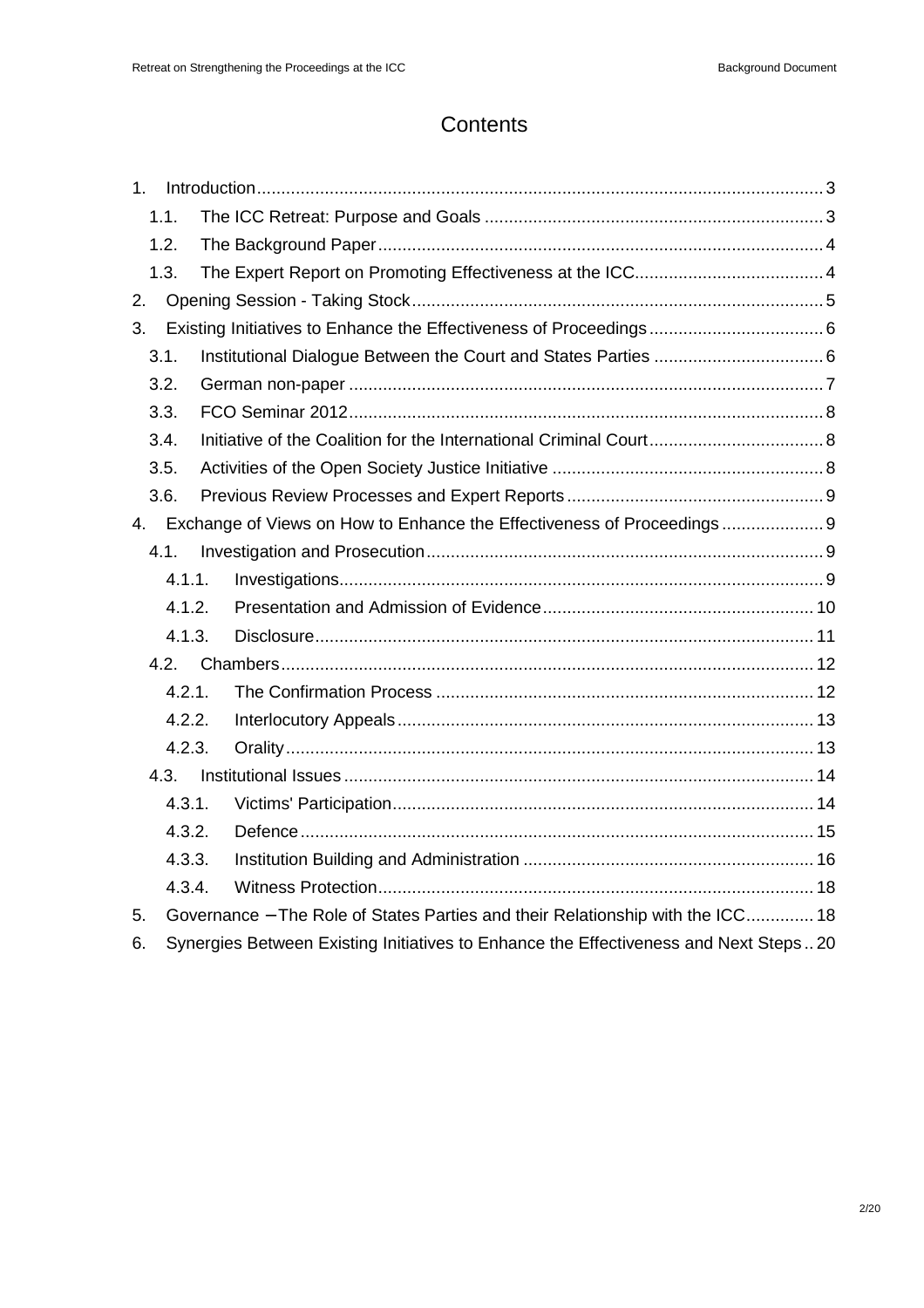# **Background Document**

#### **1. Introduction**

### **1.1. THE ICC RETREAT: PURPOSE AND GOALS**

Since its inception in 2002, the International Criminal Court (ICC) has established itself as an indispensable institution in the international peace, security and justice architecture. As such, it must constantly strive to satisfy the highest standards of justice. In particular, the effectiveness of its proceedings is essential to safeguarding the rights of victims and those of the accused, the credibility and authority of the institution and also the targeted use of financial resources. The significant financial costs of individual cases also limit the number of investigations and prosecutions which may be conducted at any one time. The more effective use of resources would enable the institution to try more cases than now and to do so more expeditiously. At the same time it is crucial that efforts to increase the effectiveness of proceedings should not be to the detriment of the overall fairness of proceedings.

Building on the work of the Study Group on Governance (SGG) of the Assembly of States Parties (ASP), the Working Group on Lessons Learnt of the Court (WGLL) and other actors and seeking to bring the various stakeholders together, the retreat presents a unique opportunity for an intense and constructive exchange of views on how to further enhance the effectiveness at the ICC.

The main goals of the retreat are:

- to reinforce the shared commitment and responsibility to fight impunity for the most serious crimes by means of the ICC;
- to create greater awareness and a better understanding of the main challenges in terms of effectiveness at the ICC as well as to identify possible solutions and priorities;
- to learn about existing formal and informal processes put in place to enhance the effectiveness at the ICC;
- to identify synergies between these different processes and the involved actors; and
- to stimulate future discussions in the context of the Assembly of States Parties to the Rome Statute (ASP) and at the ICC itself.

The retreat will bring together around 60 senior policy makers and practitioners, including representatives of the ICC, States Parties, and NGOs as well as independent experts. It will be held in an informal and interactive setting (no tie, group break-outs), and under Chatham House Rules. To ensure the greatest possible amount of interaction, we strongly encourage participants not to use prewritten statements but to actively engage in discussion. There will be no time allotted for general statements. We strongly encourage participants to engage in a frank, candid and respectful exchange among participants who have a shared commitment to fight impunity for the most serious crimes of concern to the international community as a whole. We invite participants to regard the meeting as a solution-driven exercise that is intended to find practical solutions to concrete problems faced by the ICC.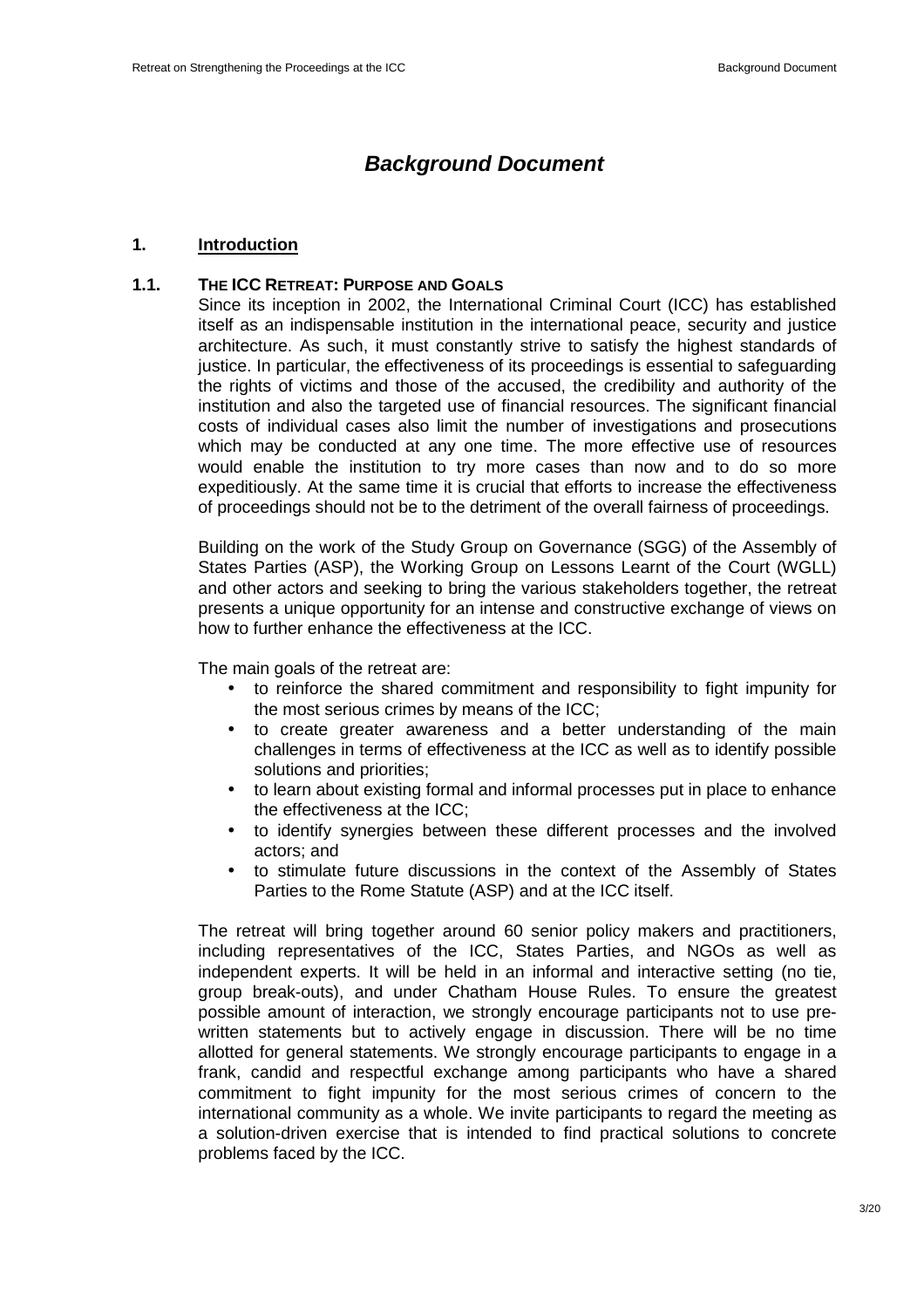After the retreat, Switzerland will prepare an informal Chair's Summary. Switzerland hopes to stimulate reflections on the effectiveness of the proceedings before the ICC through this informal retreat and looks forward to a fruitful discussion in Glion.

## **1.2. THE BACKGROUND PAPER**

The aim of this Background Document is to provide participants of the retreat with concise information about the issues to be addressed at the retreat and to identify possible issues for discussion. The structure of the document corresponds to the overall structure of the retreat with a view to enabling participants to make the most of the discussions and to facilitate the reaching of tangible conclusions on the way forward. Please note that the Background Document shall give an overview of the main issues but by no means provide a complete and comprehensive picture of all relevant issues.

The Background Document has been prepared under the sole responsibility of the Federal Department of Foreign Affairs of Switzerland (FDFA). It is suggested that the Background Document first be read in its entirety, given that the issues, and thus various sections of the text, are interlinked.

## **1.3. THE EXPERT REPORT ON PROMOTING EFFECTIVENESS AT THE ICC**

In 2013, a group of independent practitioners and/or law professors under the leadership of Prof. Guénaël Mettraux decided to write a report on promoting effectiveness at the ICC. The report, a copy of which has been provided to you as a participant of the retreat, contains numerous recommendations on how to improve on the effectiveness at the ICC. The report is primarily intended for the Court itself, but also States Parties, NGOs and other interested stakeholders. It seeks to avoid, to the extent possible, recommending changes to the statutory or regulatory framework of the Court and focuses instead on changes of practice within and towards the Court. The report is the basis for the information provided for in Chapter 4 of the Background Document.

The members of the group of independent experts are:

- Prof. Dr. Guénaël Mettraux (counsel/consultant at the ICTY, ICTR, MICT, ECCC, STL and ICC);
- Justice Shireen Avis Fisher (former SCSL President);
- Dermot Groome (ICTY, Senior Prosecuting Trial Attorney; Distinguished Fellow at Penn State Law);
- Prof. Alex Whiting (Professor of Practice at Harvard Law School);
- Gabrielle McIntyre (Chef de Cabinet to the President of the ICTY and the MICT);
- Jérôme De Hemptinne (Senior Legal Officer at the STL);
- Prof. Göran Sluiter (Professor of International Criminal Law at University of Amsterdam).

All experts worked pro-bono. Upon their request, the FDFA agreed to cover costs for travel, accommodation and conference facilities as well as other expenses associated with the initiative. In addition, the University of Amsterdam provided in kind support. Most of the experts will be present at the retreat and look forward to exchanging with the participants.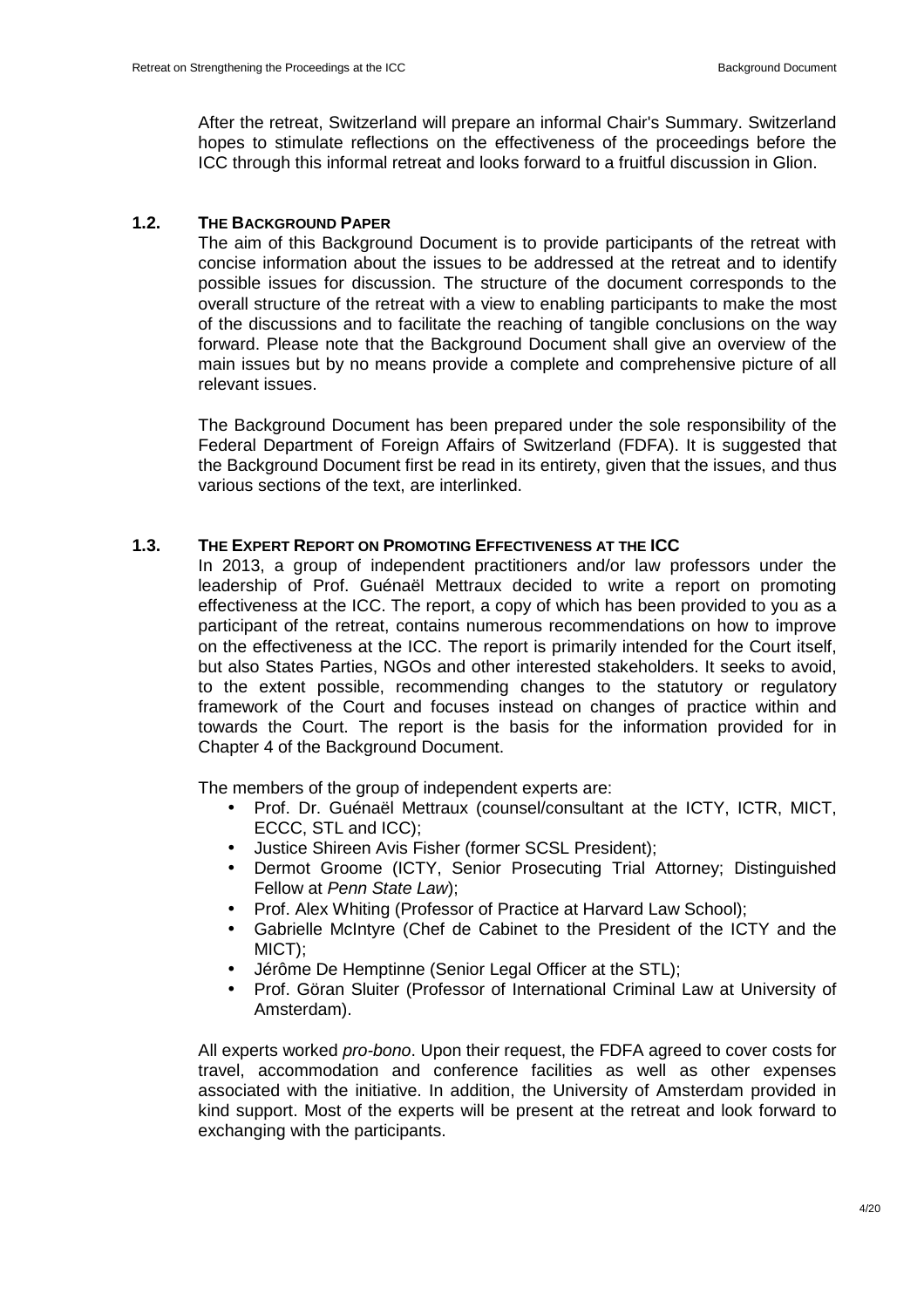#### **2. Opening Session - Taking Stock**

On 1 July 2002, more than 12 years ago, the ICC opened its door with the entry into force of the Rome Statute. **21 cases in 8 situations** (Uganda, Democratic Republic of Congo, Sudan, Central African Republic, Kenya, Libya, Côte d'Ivoire and Mali) have been brought before the Court. In addition, the ICC is currently conducting preliminary investigations in 10 situations (Afghanistan, Central African Republic, Colombia, Comoros, Nigeria, Georgia, Guinea, Honduras, Iraq and Ukraine). Two convictions in the context of the situation in the Democratic Republic of Congo against Thomas Lubanga (appeal pending) and Germain Katanga (conviction is final) have resulted from ICC proceedings. Also in the context of the DRC situation, Mathieu Ngudjolo has been acquitted by the Trial Chamber (appeal pending). **Arrest warrants** issued by the Court remain outstanding against more than 10 individuals.

Five out of the eight situations mentioned above have been referred to the Court **by the respective countries** (Uganda, Democratic Republic of Congo, Central African Republic, Côte d'Ivoire and Mali). The **UN Security Council** has referred two situations (Darfur/Sudan and Libya) to the ICC and has been called upon to take the same step in relation to other situations, including Syria. Regarding the situation in Kenya, the **Prosecutor** acted proprio motu. The UN General Assembly and the Human Rights Council frequently include references to the Court in their resolutions. International commissions of inquiry, including those for Syria and North Korea have called for the involvement of the ICC. The United Nations and the ICC have concluded a relationship agreement although financial contributions and a vigorous and effective follow-up by the Security Council of its referrals have not yet become a reality. Conversely, the UN Secretary General, in 2013, instructed all parts of the Secretariat to limit contacts with persons who are the subject of arrest warrants or summonses issued by the ICC.

Since the entry into force of the Rome Statute in 2002, the number of **States Parties** has doubled to 122 (34 African States, 18 Asia-Pacific States, 18 Eastern Europe, 27 Latin American and Caribbean States and 25 Western European and other States). Accordingly, almost two-thirds of all UN Member States have ratified the Rome Statute, though a number of large states and states that have experienced armed conflicts or grave human rights violations have not joined the Statute. In general, ratifications by States have recently stagnated; the last country to join the Statute was Côte d'Ivoire in February 2013. As the figures above show, the number of States Parties also varies much between the different regions of the world and a need for more ratifications can be identified in the Asian-Pacific region. Recently, the ICC has been coming under increased criticism from African States, in particular in relation to the fact that all ongoing cases concern countries from the African continent and that there are several proceedings involving high African state officials.

As regards the **civil society**, more than 2'500 organisations from 150 countries have been expressing their support for the institution through the International Coalition for the International Criminal Court. The ICC and the Rome Statute are referenced on a regular basis in reports of leading human rights NGOs such as Human Rights Watch, the International Center for Transitional Justice or Amnesty International.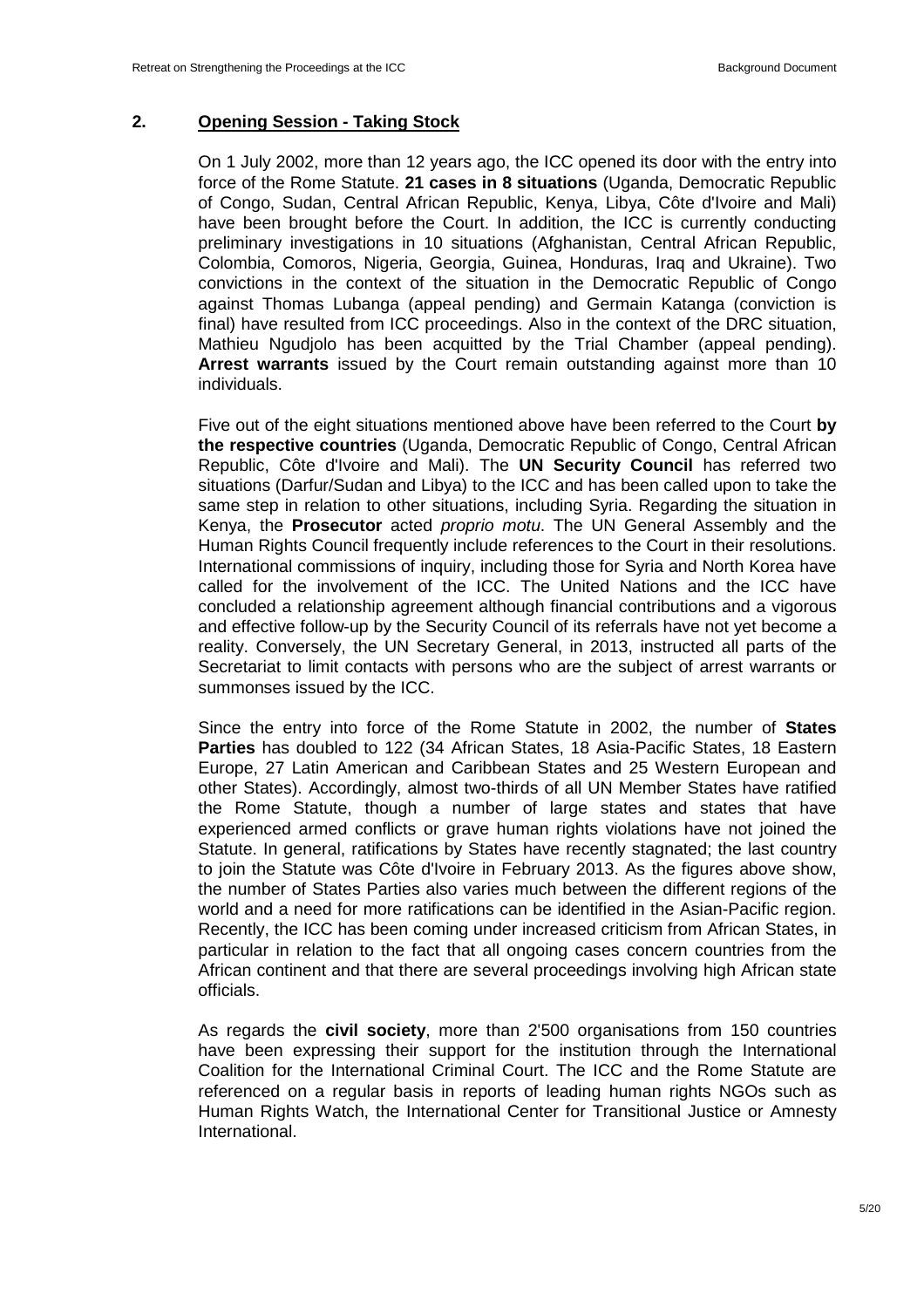While the ICC has undisputedly provided a measure of justice to many victims of serious crimes, the limited number of concluded cases, the sometimes insufficient cooperation by States Parties and the limited stimulating effect on national trials for crimes pursuant to international law, are a concern. More than ever, States Parties, NGOs and other stakeholders have to ask themselves **what they expect from the ICC and what the Court can reasonably deliver**. While the ICC has become a leading institution in international criminal justice, it cannot realistically bring about peace, reconciliation or justice to every victim of an international crime. True, given its complementary nature, this has never been the role assigned to it. But as a centrepiece of a justice system where national and international jurisdictions are intertwined, the ICC may be expected to lead by example. To fulfil the essential mission of the Court, States Parties, the civil society, interested stakeholders and the Court itself have **a shared and on-going responsibility to make the ICC a better and stronger institution**.

#### **Questions for Discussion:**

- **What have been the greatest successes of the ICC?**
- **What have been the greatest challenges of the ICC?**
- **How do you evaluate the support to the ICC by...** 
	- o **... States Parties?**
	- o **... the UN, in particular the Security Council?**
	- o **... civil society?**
- **In the future, what do you expect from...** 
	- o **... the ICC?**
	- o **... States Parties?**
	- o **... the UN, in particular the Security Council?**
	- o **... civil society?**
- **What do you expect from this retreat?**

# **3. Existing Initiatives to Enhance the Effectiveness of Proceedings**

## **3.1. INSTITUTIONAL DIALOGUE BETWEEN THE COURT AND STATES PARTIES**

States Parties to the Rome Statute are currently addressing the issue of ICC efficiency and effectiveness through the **Study Group on Governance (SGG)**, an Assembly of States Parties (ASP) subsidiary body within the Bureau's The Hague Working Group. Its original mandate is to "conduct a structured dialogue between States Parties and the Court with a view to strengthening the institutional framework of the Rome Statute system and enhancing the efficiency and effectiveness of the Court while fully preserving its judicial independence."<sup>1</sup>

The Court produced its first Report on Lessons Learnt in 2012. $^2$  In that report it identified nine "clusters", which it viewed as needing consideration following 10 years of practice at the ICC and the completion of the first trial: Pre-trial; Pre-trial and trial relationship and common issues; Trial; Victims participation and reparations; Appeals; Interim release; Seat of the Court; Language Issues; and Organizational Matters. That same year, States established the Roadmap which set out a process under which the Judges' **Working Group on Lessons Learnt (WGLL)** submits proposals for amendments to the Rules of Procedure and Evidence (RPE) to States, drawing on those clusters identified in the Lessons Learnt

<sup>1</sup> Resolution ICC‐ASP/9/Res.2 (10 December 2010).

 $^2$  ICC-ASP/11/31/Add.1.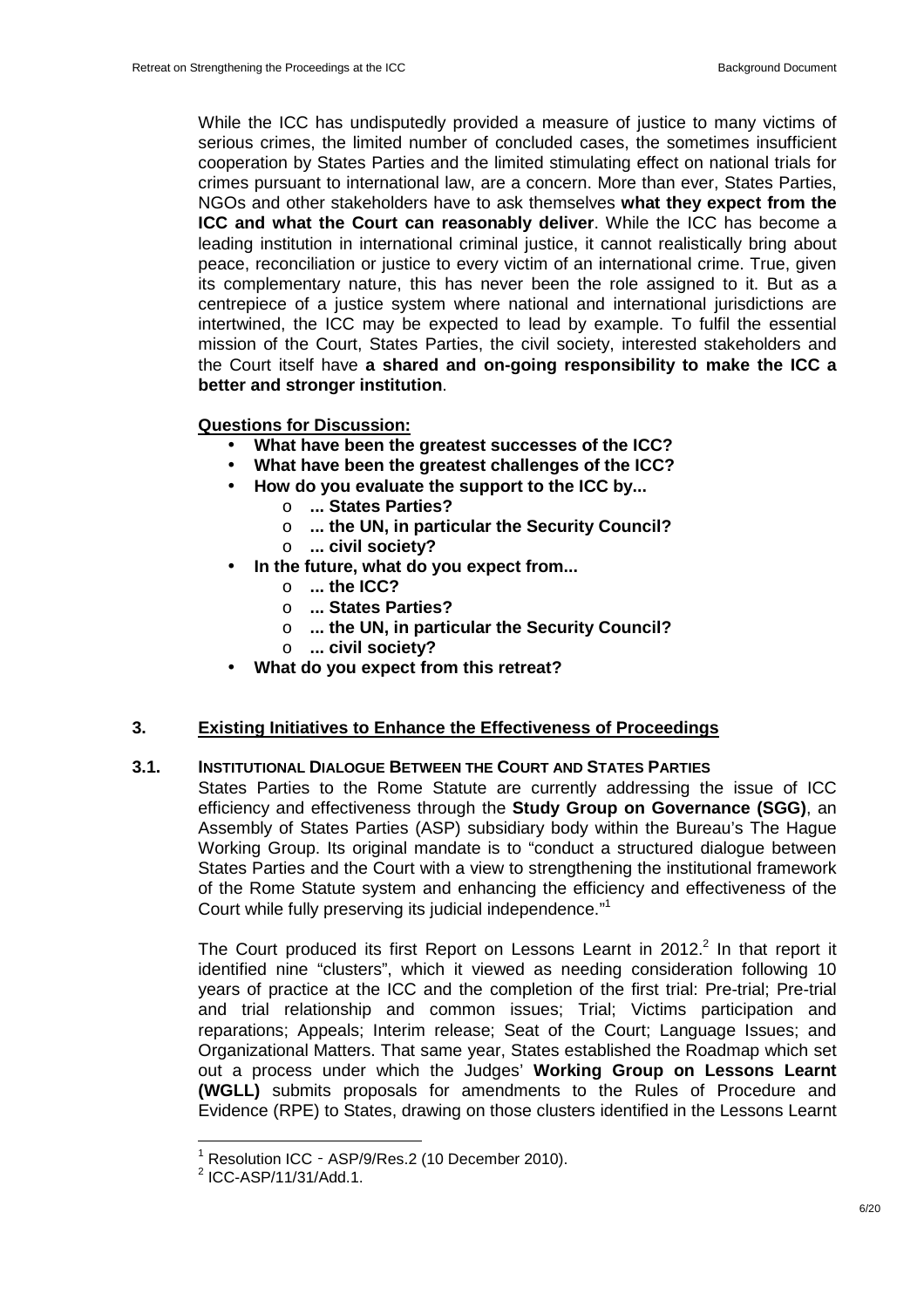Report.<sup>3</sup> It is composed of Judges from each division, representatives from the Registry, the Office of the Prosecutor and counsel from both defence and victims. These proposals are also discussed by the Advisory Committee on legal texts (ACLT) where representatives for the Prosecutor and Defence are also represented. The SGG, accessible to all States Parties representatives from The Hague and Brussels, tries to reach a consolidated assessment on the proposal, which is submitted to the **Working Group on Amendments (WGA)** in New York. The WGA is composed of States Parties representatives. It deliberates amendment proposals to the ICC regulatory framework and transmits its recommendations to the ASP.

In the meantime, the SGG managed to establish an on-going, constructive dialogue with the Court in order to increase the Court's efficiency and expedite its proceedings. To date, States have adopted amendments to the Rules of Procedure and Evidence (RPE), by adding Rule 4bis (the presidency), Rule 132bis (Designation of a judge for the preparation of the trial), Rule 134bis (Presence through the use of video technology), Rule 134ter (Excusal from presence at trial), Rule 134quater (Excusal from presence at trial due to extraordinary public duties); as well as amending Rule 100 (place of the proceedings) and Rule 68 (prior recorded testimony). This year, the Court has submitted proposals relating to language and interpretation, and organizational clusters. These proposals are currently being discussed.

On 9 July 2014, a one day **SGG - seminar** has been organized in order to broaden the work of the SGG without creating a parallel track to it, focusing on the "pre-trial and trial relationship" cluster. A Court paper identifying bottlenecks has been presented by the Court. After the summer break, the group will be discussing concrete measures in this area on the basis of further proposals made by the Court.

#### **3.2. GERMAN NON-PAPER**

 $\overline{\phantom{a}}$ 

A non-paper circulated in July 2014 by Germany focuses on a reform discussion around the confirmation of charges proceeding. $4$  It indicated that, amongst others, one of the reasons for the choice of that topic was that the rules governing the procedure were often ambiguous and failed to determine to what extent the confirmation proceedings should prepare and streamline the trial stage.

It identified the duplication of procedural steps taken during the confirmation proceedings at the trial stage and the divergent approaches by the Pre-trial Chambers to the scope of pre-confirmation disclosure to be among the main challenges relating to emerging practice before the Court in that field. In order to address these challenges, it was decided to open a discussion on how to reduce the length of the confirmation proceedings and to better determine to what extent these proceedings substantially contribute to the preparation and thus the expeditiousness of the trial.

As to the way forward, it has been indicated that the process and outcome of the initiative were open and that anyone was welcome to join the discussion.

 $3$  ICC-ASP/11/Res.8. The Roadmap was annexed to the Report of the Bureau on the Study Group on Governance, ICC/ASP/11/31. The "Revised Roadmap" was endorsed by the ASP on 27 November 2013. ICC-ASP/12/Res.8

 $<sup>4</sup>$  As laid down in Art. 61 of the Rome Statute.</sup>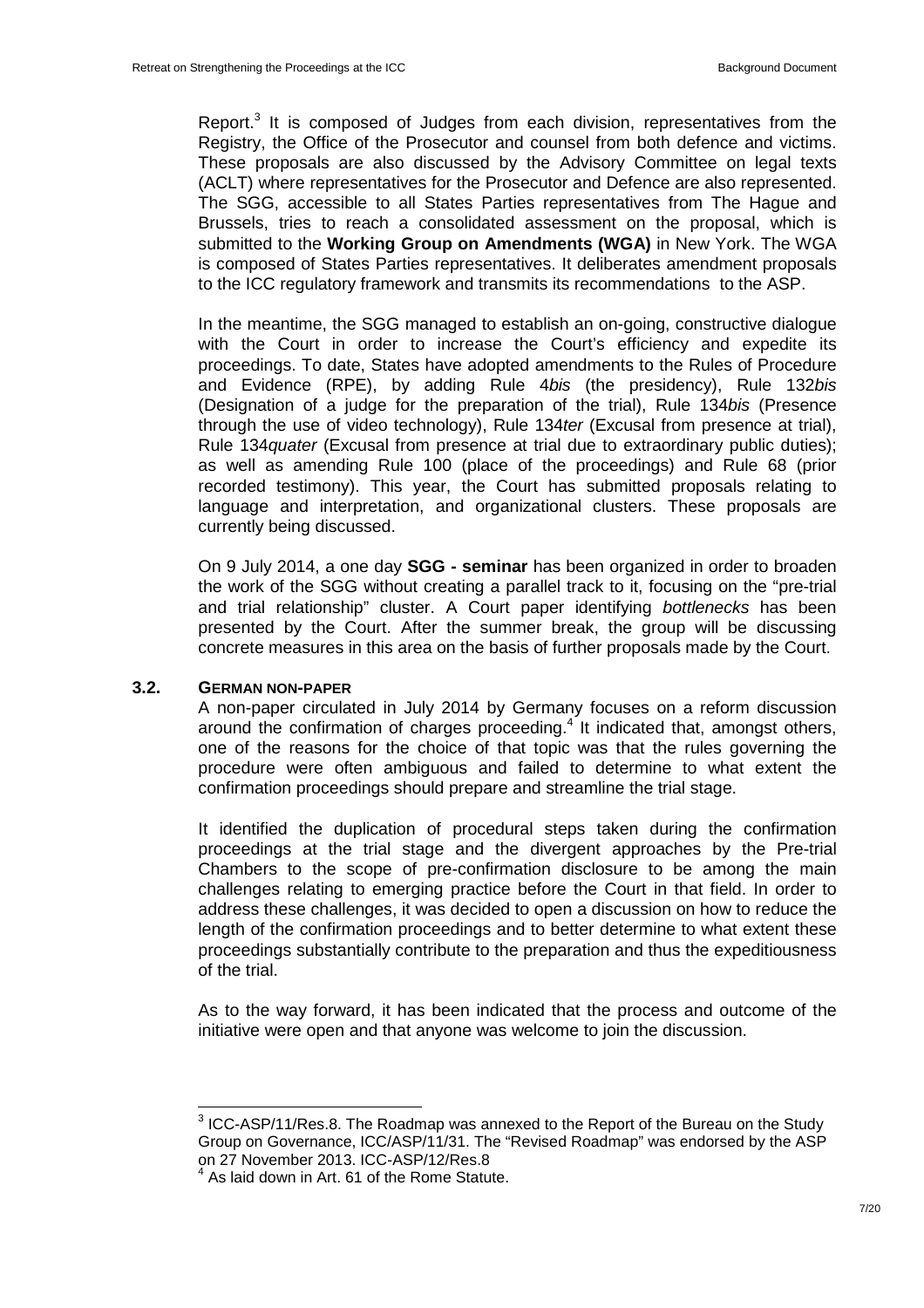## **3.3. FCO SEMINAR 2012**

The United Kingdom Foreign and Commonwealth Office held a seminar, under the Chatham House rule, on ICC procedures on 26 October 2012. The seminar, chaired by former ICC Judge, Sir Adrian Fulford, and attended by representatives from academia, the ICC, the bar and ad hoc international criminal tribunals, discussed in detail issues related to pre-trial, trial and appellate procedures, as well as victims' participation. The result was a comprehensive summary of discussion which has been published recently.<sup>5</sup>

## **3.4. INITIATIVE OF THE COALITION FOR THE INTERNATIONAL CRIMINAL COURT**

Since 2011, the Coalition for the ICC (CICC) has been developing and encouraging initiatives parallel to the Lessons Learnt and Study Group on Governance processes advocating a constructive and inclusive approach to discussing those issues. These efforts resulted in a project that seeks to promote processes similar to the 1999 UN Expert Group study on the Yugoslavia and Rwanda tribunals (see below 3.6.), the 2012 FCO seminar on ICC procedures (see above 3.3.), the work of the Open Society Justice Initiative (see below 3.5.), the efforts by Switzerland, etc. The CICC project envisions the continued need for a series of efforts in coordination with States Parties, the ICC, experts of the *ad hoc* as well as other specialised tribunals, and CICC members. The project concretely focuses on the Rome Statute system and the ICC, and specifically attempts to reduce the 8-12 years that international criminal cases have often taken to complete without impairing the fairness of the proceedings, including the rights of victims. The CICC's immediate effort will be on what is perceived to be an unsustainable status of the appeal practices and processes at the ICC. The initiatives would include both informal and formal expert studies on strengthening the efficiency and effectiveness of ICC proceedings, but also look at ASP structures and processes. The results could then lead to an ASP special session or a second review conference of States Parties. The CICC project addresses several levels:

- reforms of practices of the ICC that do not require ASP decisions;
- reforms that require changes of the legislative framework by the ASP, including strengthening ASP structures;
- reforms that require Rome Statute amendments;
- reforms that emerge from a systematic review of UN procedures and rules imported in toto by the ASP in 2002 and 2003 that have never since been reviewed by the ASP.

## **3.5. ACTIVITIES OF THE OPEN SOCIETY JUSTICE INITIATIVE**

The Open Society Justice Initiative (OSJI) has been actively supporting the ICC in various fields in order to improve its efficiency and effectiveness and is currently working on the development of further projects in that regard. As an example, the OSJI has been working with NGOs on how they can better support Prosecution investigations by the Office of the Prosecutor (OTP) in a way that enhances the credibility and effectiveness of ICC proceedings. This includes using new forms of gathering of evidence that the OTP is developing. The OSJI has also assisted the Registry in reviewing the policies and practices of the Victims and Witness Unit (VWU) in order to ensure the Unit's effectiveness so as to meet current challenges.

 5 Foreign & Commonwealth Office, FCO Seminar on ICC Procedures - Executive Summary, (14 July 2014), available at: https://www.gov.uk/government/publications/fco-seminar-on-iccprocedures-executive-summary.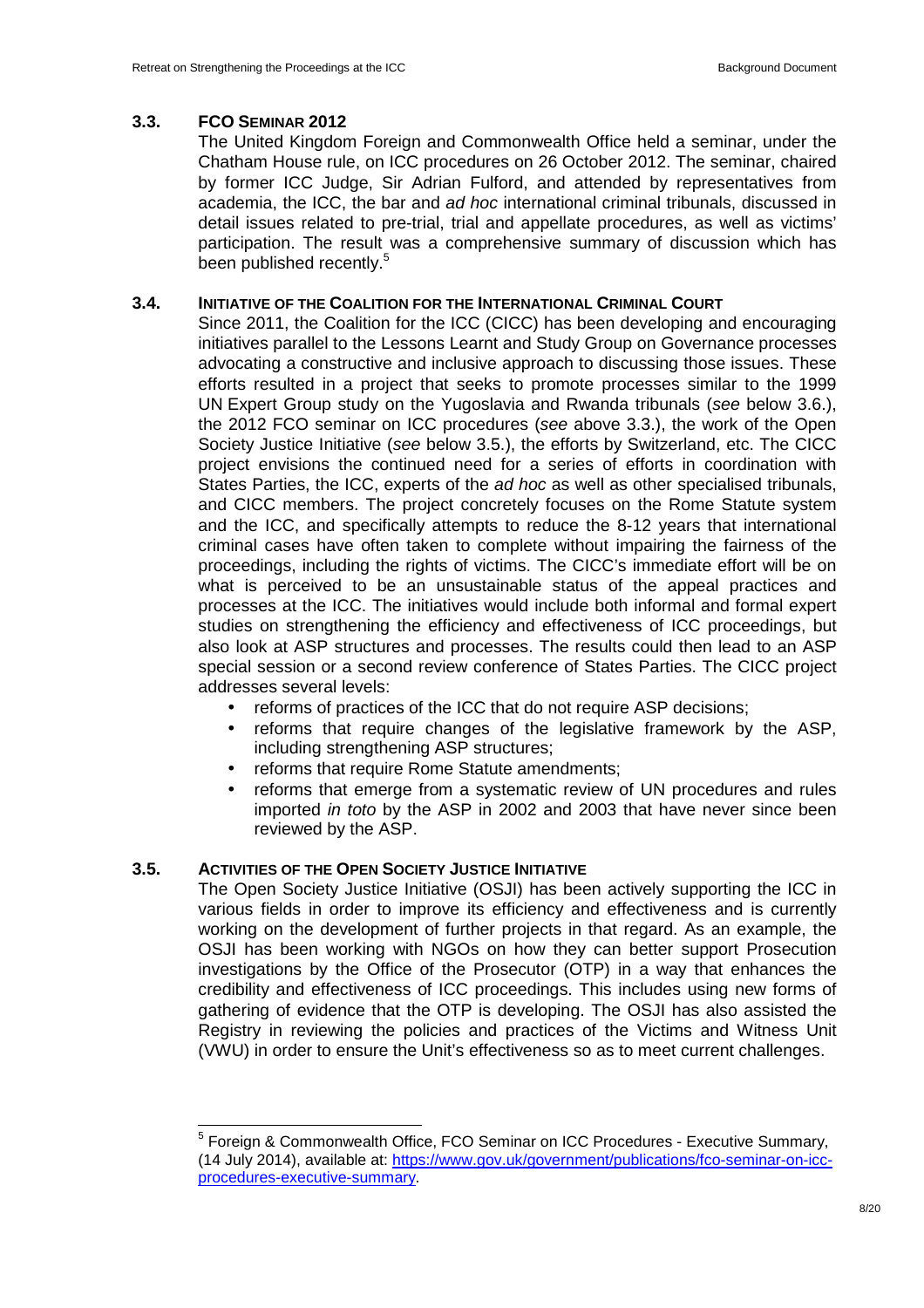#### **3.6. PREVIOUS REVIEW PROCESSES AND EXPERT REPORTS**

In 1998, the UN General Assembly requested the Secretary-General to conduct a review of the ad hoc criminal tribunals. The "Expert Group to Conduct a Review of the Effective Operation and Functioning of the International Tribunal for the Former Yugoslavia and the International Criminal Tribunal for Rwanda" undertook an extensive review of the processes and proceedings of the two tribunals, including through extensive interviews.<sup>6</sup> Many experts believe that this single undertaking had a profound impact on the tribunals' functioning and operations. Mention should also be made of two important reports, one by Judge and Professor Antonio Cassese on the  $SCSL<sup>7</sup>$  and David Tolbert's report regarding the State Court of Bosnia and Herzegovina.<sup>8</sup>

With respect to the ICC, the International Bar Association  ${\sf (IBA)}^9$  and the Washington College of Law War Crimes Research Office (WCRO)<sup>10</sup> have both issued expert reports on efficiency, both appearing to be free-standing exercises. Both reports are extensive compilations of analysis and recommendations on how to expedite the criminal process at the ICC.

## **4. Exchange of Views on How to Enhance the Effectiveness of Proceedings**

 $\rightarrow$  This part of the Background Document is based on the report of the independent experts on promoting effectiveness at the ICC, a copy of which you have received. For detailed information, we invite you to refer to the relevant sections of the report.

#### **4.1. INVESTIGATION AND PROSECUTION**

4.1.1. Investigations

 $\overline{\phantom{a}}$ 

According to the independent experts, the investigative phase will define in many respects the quality of the whole criminal process that follows. In the absence of a sound and solid investigation, there is a high risk that defendants will be charged without sufficient evidence, more meritorious cases remain unnoticed and/or time and money will be wasted on *poor-quality* cases. The experts conclude that, so far, investigations at the ICC fall short of best practices in this field which has negatively

 $6$  To carry out this review, the Secretary-General appointed an expert body of five eminent persons with experience in international organizations, international tribunals and national courts. The expert body issued a comprehensive report identifying obstacles to the tribunals' effective functioning and proposing concrete measures for their improvement. See Report of the Expert Group to Conduct a Review of the Effective Operation and Functioning of the International Tribunal for the Former Yugoslavia and the International Criminal Tribunal for Rwanda, UN Document A/54/634 (11 November 1999), available at

http://www.un.org/ga/search/view\_doc.asp?symbol=a%2F54%2F634&Submit=Search&Lang  $=E$ .

<sup>&</sup>lt;sup>7</sup> http://www.rscsl.org/Documents/Cassese%20Report.pdf.

<sup>8</sup> http://www.iclsfoundation.org/wp-content/uploads/2009/05/icls-bihfinalreportwebsitecorrected.pdf.

<sup>&</sup>lt;sup>9</sup> International Bar Association Human Rights Institute, Enhancing efficiency and effectiveness of ICC proceedings: a work in progress (January 2011), available at http://www.ibanet.org/Human\_Rights\_Institute/ICC\_Outreach\_Monitoring/ICC\_IBA\_Publicati ons.aspx; see the fifth report, dated 11 January 2011, entitled Enhancing efficiency and effectiveness of ICC proceedings: a work in progress January 2011.

<sup>&</sup>lt;sup>10</sup> American University Washington College of Law War Crimes Research Office, Expediting Proceedings at the International Criminal Court (June 2011), available at http://www.wcl.american.edu/warcrimes/icc/documents/1106report.pdf.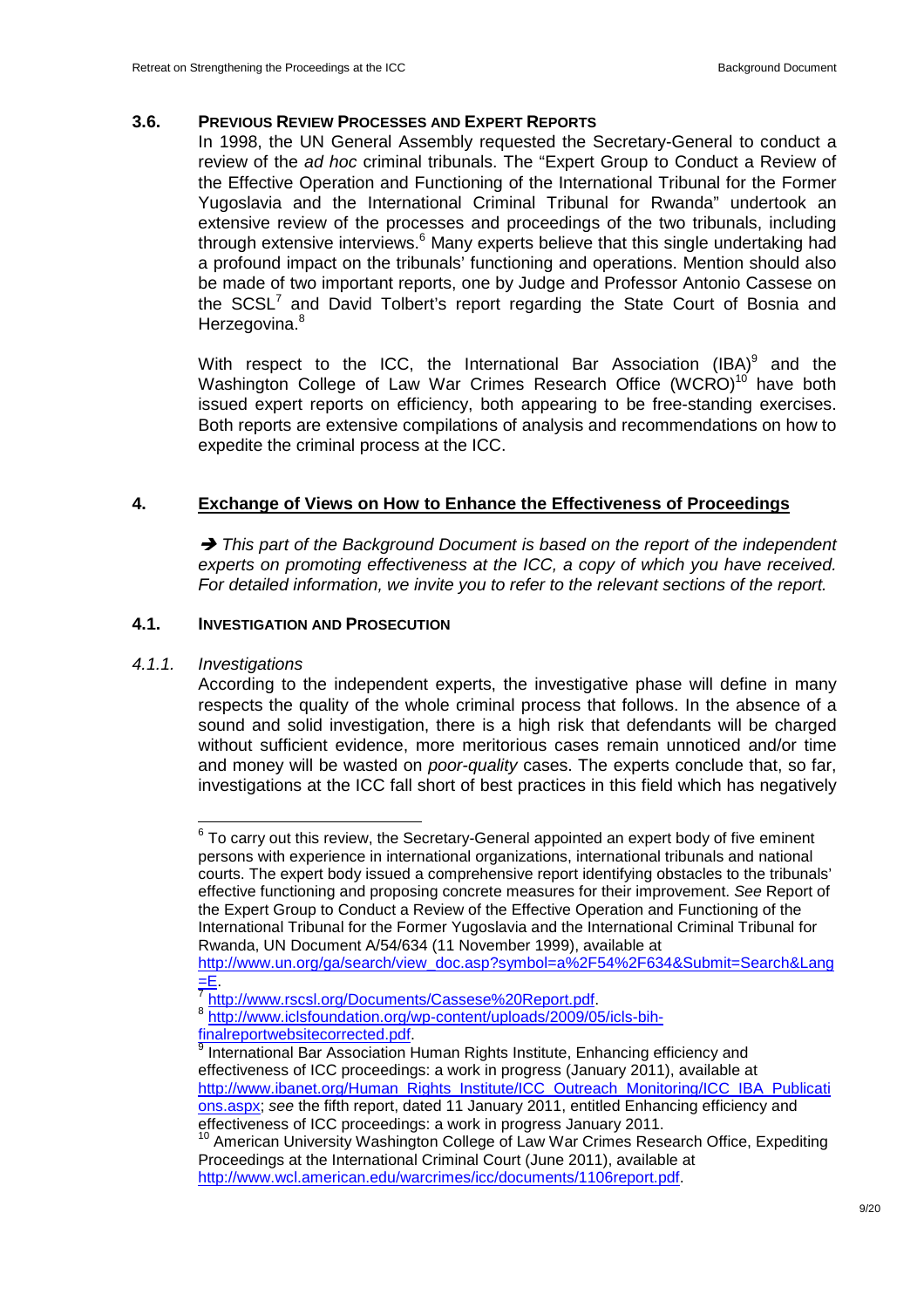affected the effectiveness of proceedings. In particular, they agree with ICC jurisprudence that the practice of continuing investigative tasks after the confirmation of charges stage has been a concern and that efforts should be made to dissuade such practices to the greatest reasonable extent. They also identify problems with the degree of bureaucracy and the lack of continuity in the treatment of cases, the quality of the evidence collected, the delegation of investigative functions (to intermediaries), the duty to investigate incriminating and exonerating circumstances equally and the handling of disclosure obligations. Finally, the experts express the view that the Prosecution seems to lack some of the resources in terms of funding, adequate staff and offices - it needs to adequately investigate situations to the high standard required. The experts welcome the fact that the Prosecution has already announced several key changes to its practices (in particular in the OTP's Strategic Plan  $2012-2015<sup>11</sup>$  and stress that they should be fully implemented and supported.

#### Key Recommendations of the Experts:

- Make institutional changes in relation to the Prosecution (inter alia by adopting a "vertical prosecution" model<sup>12</sup> and by establishing field offices where possible).
- Improve investigative practices (inter alia by streamlining the management of investigation and developing a classification system for investigative paperwork to facilitate review and disclosure).
- Build cases with sufficient depth, to accommodate the possible loss of witnesses or other evidence.
- Conclude all core investigations prior to the confirmation hearing.
- Provide adequate funds and personnel for quality investigations, foster secondment from States Parties and make use of innovative mechanisms such as Justice Rapid Response to accommodate for short-term needs.
- Supplement internal processes with independent confidential reviews of investigations and cases.

#### **Questions for Discussion:**

- **What is the impact of the quality of the investigation and prosecution on the effectiveness of the whole criminal process?**
- **What are the advantages and disadvantages of the prosecution model currently applied by the OTP?**
- **Should institutional changes to the Prosecution be considered?**
- **How to ensure that investigations are carried out with sufficient depth and are essentially completed prior the confirmation process?**
- **What steps not mentioned by the experts should be taken?**
- **What measures should be implemented as a matter of priority?**

## 4.1.2. Presentation and Admission of Evidence

 $\overline{a}$ 

Evidence lies at the heart of any criminal case. Before an international criminal tribunal, the presentation and admission of evidence is typically cumbersome and lengthy (for instance, in the *Lubanga* case, 1373 exhibits where admitted). This is

<sup>&</sup>lt;sup>11</sup> OTP, Strategic plan, June 2012-2015, 11 October 2013 available at http://www.icccpi.int/en\_menus/icc/structure%20of%20the%20court/office%20of%20the%20prosecutor/pol icies%20and%20strategies/Documents/OTP-Strategic-Plan-2012-2015.pdf.

<sup>&</sup>lt;sup>12</sup> A core team of qualified investigators, prosecutors and analysts remains in charge of a case all through the proceedings and is supplemented with additional personnel as needed.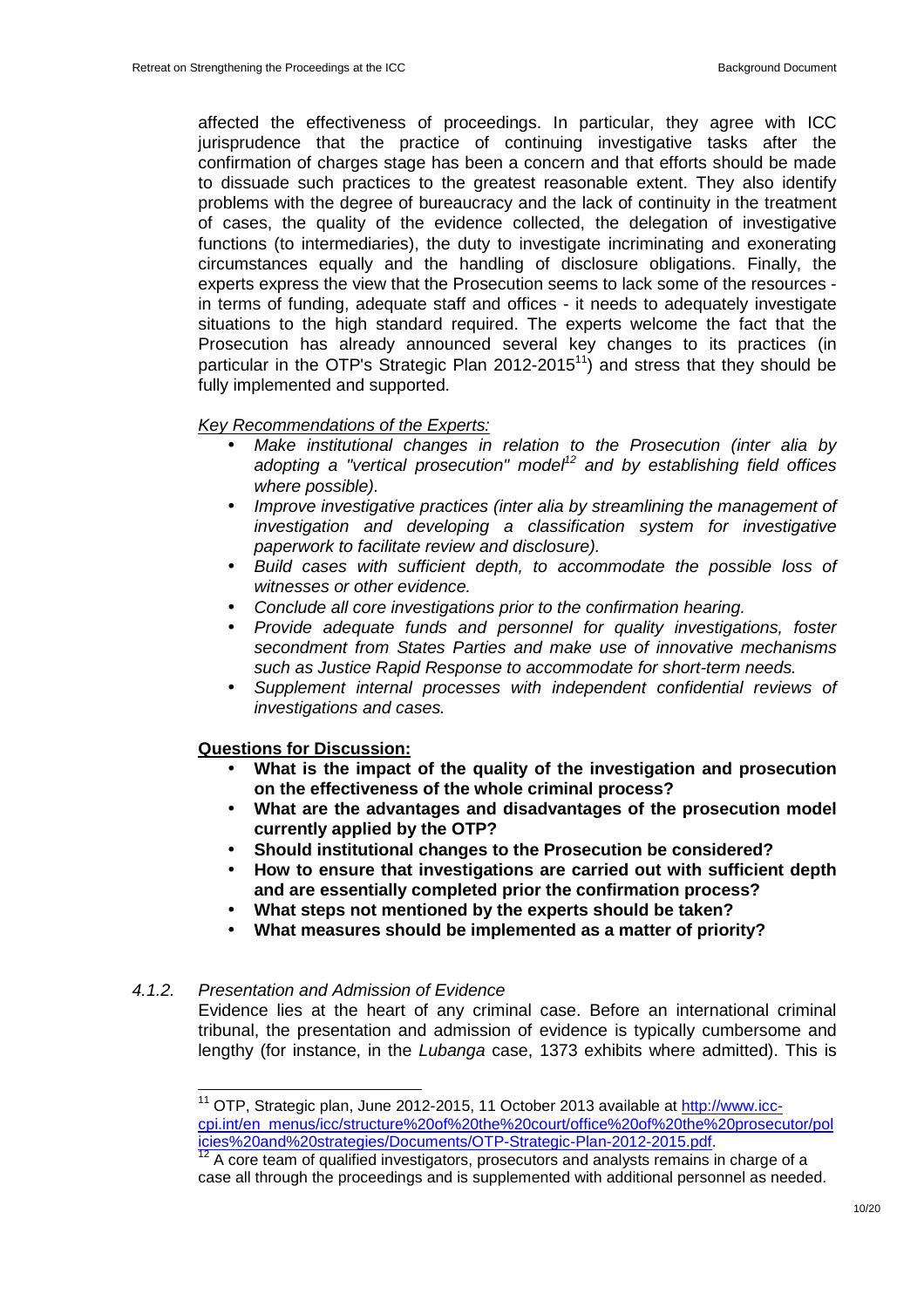partly unavoidable due to factors such as the complexity of the cases and the magnitude of the crimes. Yet, considering in particular the relatively modest size of most ICC cases by comparison to other international criminal tribunals, the independent experts conclude that there is room for improvement at the ICC: evidence presented by the parties and admitted by Chambers is often of poor quality, it is often repetitious or irrelevant to core issues in dispute, and a lot of time is spent on litigating the admission of evidence due to the lack of certainty and consistency between Chambers as regards the conditions of admissibility of evidence. This is a concern not only because it unnecessarily and unfairly prolongs proceedings, but also because it undermines the credibility of the case record and increases the risk of a miscarriage of justice.

#### Key Recommendations of the Experts:

- Before trial, ensure a maximum of clarity of the charges.
- Make investigating "à décharge" a priority in line with Article 54(1)(a).
- Focus the evidential process onto central issues in dispute through stricter standards of admission of evidence.
- Consider systematically introducing a "no-case-to-answer" stage after the Prosecution case (to either terminate the case or to limit the Defence case to charges or counts that have passed the applicable prima facie standard of proof).
- Consider limiting the application of Regulation 55 of the Court ("Authority of the Chamber to modify the legal characterisation of facts").

#### **Questions for Discussion:**

- **How to implement the obligation to investigate "à décharge" pursuant to Article 54(1)(a) of the Statute?**
- **Should the application of Regulation 55 of Regulations of the Court be restricted and if so in what manner?**
- **How could Judges and the parties expedite the evidential process whilst at the same time maintaining the fairness of proceedings?**
- **What steps not mentioned by the experts should be taken?**
- **What measures should be implemented as a matter of priority?**

#### 4.1.3. Disclosure

An efficient and reliable disclosure process is a precondition to effective and fair proceedings before the ICC. Under the terms of the legal framework of the ICC, Prosecution and Defence have inter partes disclosure obligations to be enforced if necessary by Chambers. According to the independent experts, disclosure issues have led to considerable delays and time-consuming litigation. A concern has been that different Chambers have adopted varying approaches with respect to the disclosure process. Confidentiality agreements, the absence of a presumptive approach to disclosure, the ineffective management of material subject to disclosure, uncertainty over the required assistance to be given by the Prosecution to the Defence have also added to the problem. Finally, an effective sanctions regime in the event of failure to disclose is missing. A novel approach could also be considered, whereby the rule would be disclosure with the exception (nondisclosure) to necessitate further argument.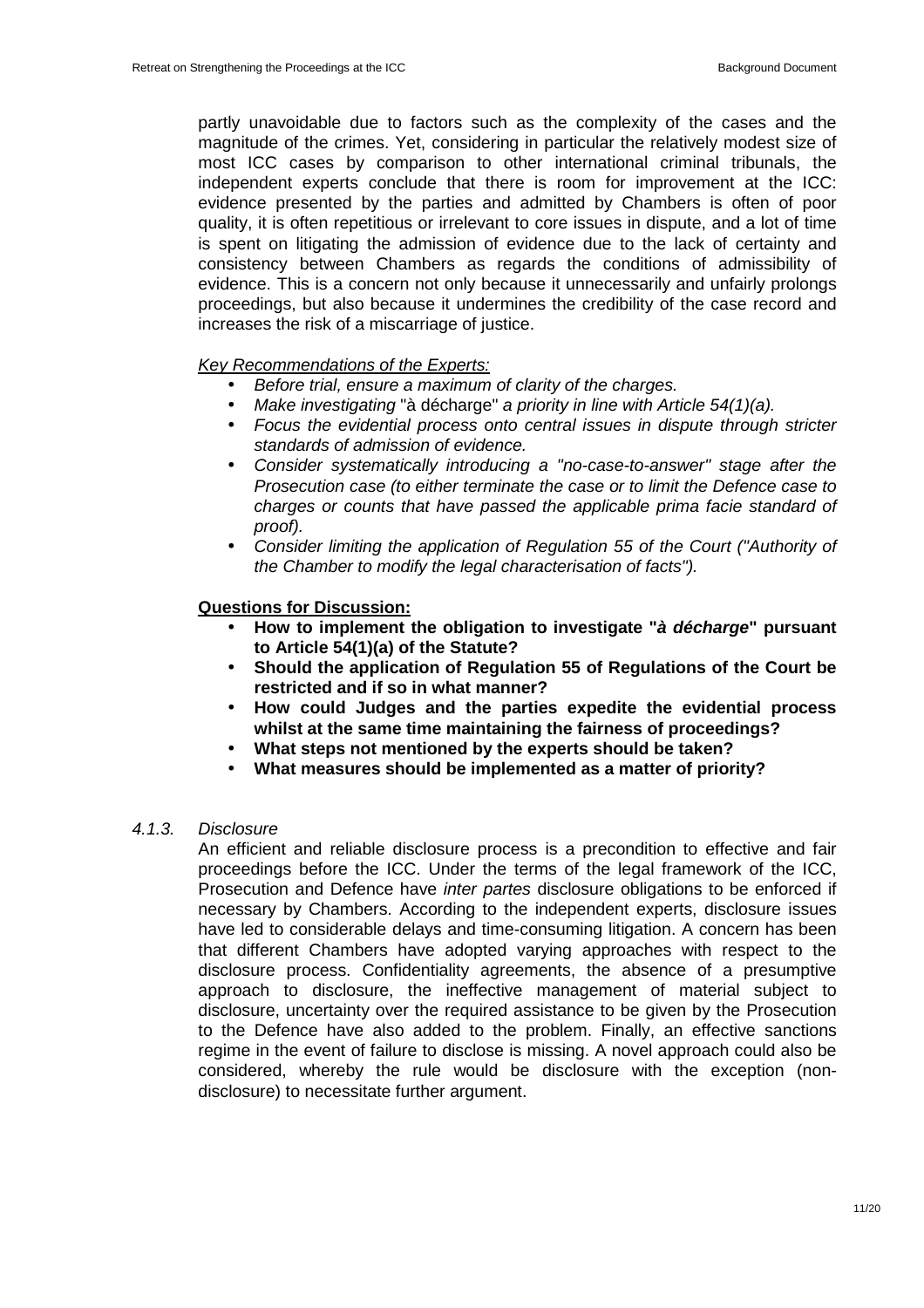## Key Recommendations of the Experts:

- Chambers should provide greater clarity to the parties with respect to the discharge of disclosure obligations.
- Apply stricter conditions for non-disclosure.
- Make disclosure a priority essential to guaranteeing the fairness and expeditiousness of proceedings.
- Streamline and simplify the disclosure process, in particular by providing electronic and searchable material in one of the working languages of the Court.
- Develop a regime of sanctions for failure to meet disclosure obligations.

## **Questions for Discussion:**

- **How could the clarity with respect to the discharge of disclosure obligations of parties be improved?**
- **How could the parties be made to work together on a more effective disclosure system?**
- **What sort of regime of sanctions should be put in place to dissuade failure to meet disclosure obligations?**
- **What steps not mentioned by the experts should be taken?**
- **What measures should be implemented as a matter of priority?**

## **4.2. CHAMBERS**

#### 4.2.1. The Confirmation Process

The confirmation process was a novel feature in international criminal justice when it was introduced in the Rome Statute. Its purpose is to weed out weak cases before they go to trial, with a view to promote efficiency, the targeted use of Court resources and fairness for the person(s) charged. The experts conclude that the confirmation stage at the ICC has had positive effects as several "bad" cases failed to pass confirmation and cases were re-focused or reduced as a result. However, they recommend that the process should be streamlined further in order to prevent that the pre-trial phase should become a "mini-trial" resulting in unnecessary and inefficient duplications with the trial stage. An issue has been that the material facts that make up the case and for which notice must be given were often not clearly defined by the confirmation decision and the charges remained ambiguous and subject to uncertainties all through the proceedings. Subsequent re-shaping of charges has created uncertainty in the scope of the case, heavy litigation, claims of unfairness and delays in the proceedings.

## Key Recommendations of the Experts:

- Ensure that the Prosecution's Document Containing the Charges is clear and focused and clearly links the evidence to alleged material facts.
- Ensure that the confirmation decision results in a clear set of charges which outlines clearly all relevant material facts making up the case.
- The process of confirmation should be less party- and more court-driven.
- Cases should only be brought to confirmation if the case has been comprehensively investigated (including "à décharge") and is effectively ready to proceed to trial.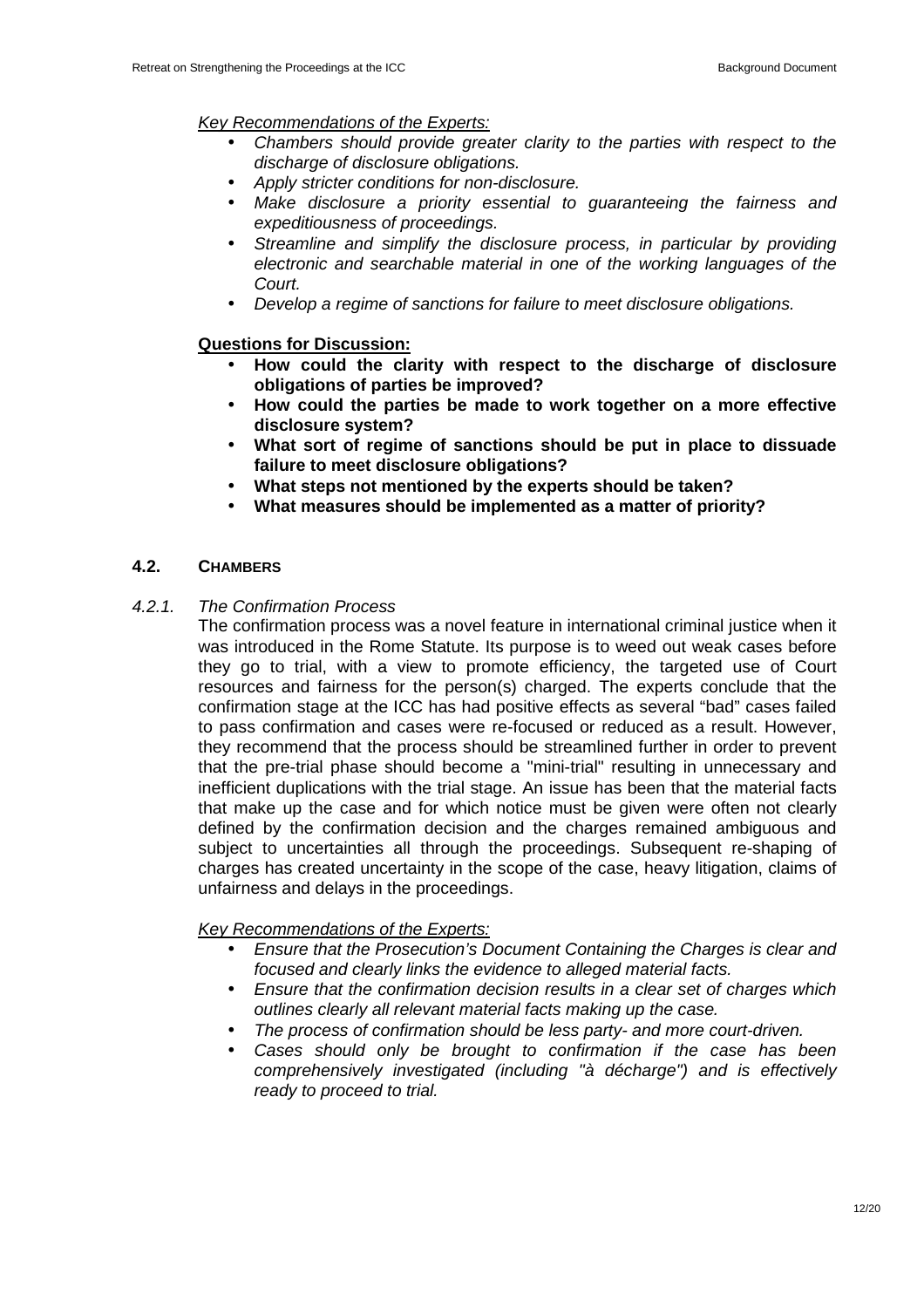## **Questions for Discussion:**

- **How can overlaps between the pre-trial and trial phase be avoided?**
- **How can it be ensured that cases are trial-ready when they reach the confirmation stage?**
- **What steps could be taken by Chambers to ensure the timely completion of investigations?**
- **What steps not mentioned by the experts should be taken?**
- **What measures should be implemented as a matter of priority?**

## 4.2.2. Interlocutory Appeals

Interlocutory appeals, i.e. appeals against decisions of Pre-Trial or Trial Chambers other than against a judgment of acquittal or conviction, have created important jurisprudence that has contributed to the effectiveness and the fairness of proceedings before the ICC. However, the experts note that interlocutory appeals have taken as much as seven months to be decided, not including the procedure to grant leave to file an appeal. Delays occur due to the time it takes Pre-Trial and Trial Chambers to grant leave and the time spent by Appeals Chamber to issue its decision. With respect to the effectiveness and/or fairness of proceedings, a difficulty identified by the experts is that Pre-Trial and Trial Chambers have to decide whether to grant leave to appeal against decisions they previously rendered themselves.

## Key Recommendations of the Experts:

- Create a separate (Pre-)Trial Chamber responsible for granting leave to appeal.
- Use oral hearings and render oral decisions (if necessary followed by a written decision in order not to delay proceedings).
- Shorten and enforce deadlines for parties, (Pre-)Trial and Appeals Chambers.
- Render simplified and focused appeals decisions.
- Resolve all contentious matters that are in issue on appeal, especially when they negatively impact on the duration of proceedings or are likely to arise in other cases.
- Restrict victims' participation in interlocutory appeals proceedings.
- Ensure adequate staffing of the Appeals Chamber.
- Ensure transparency of the working methods of Appeals Chamber.

## **Questions for Discussion:**

- **Should institutional changes, such as the creation of a separate (Pre-)Trial Chamber, be considered to deal with requests for granting leave to appeal?**
- **What improvements should be considered at the level of the Appeals Chamber?**
- **What steps not mentioned by the experts should be taken?**
- **What measures should be implemented as a matter of priority?**

## 4.2.3. Orality

According to the experts, there is an unprecedented practice of extensive written litigation before the ICC, which has been negatively affecting the resources, not only of the parties but also of Chambers, and expanding the overall duration of proceedings. For instance, in Lubanga, there have been more than 3'090 individual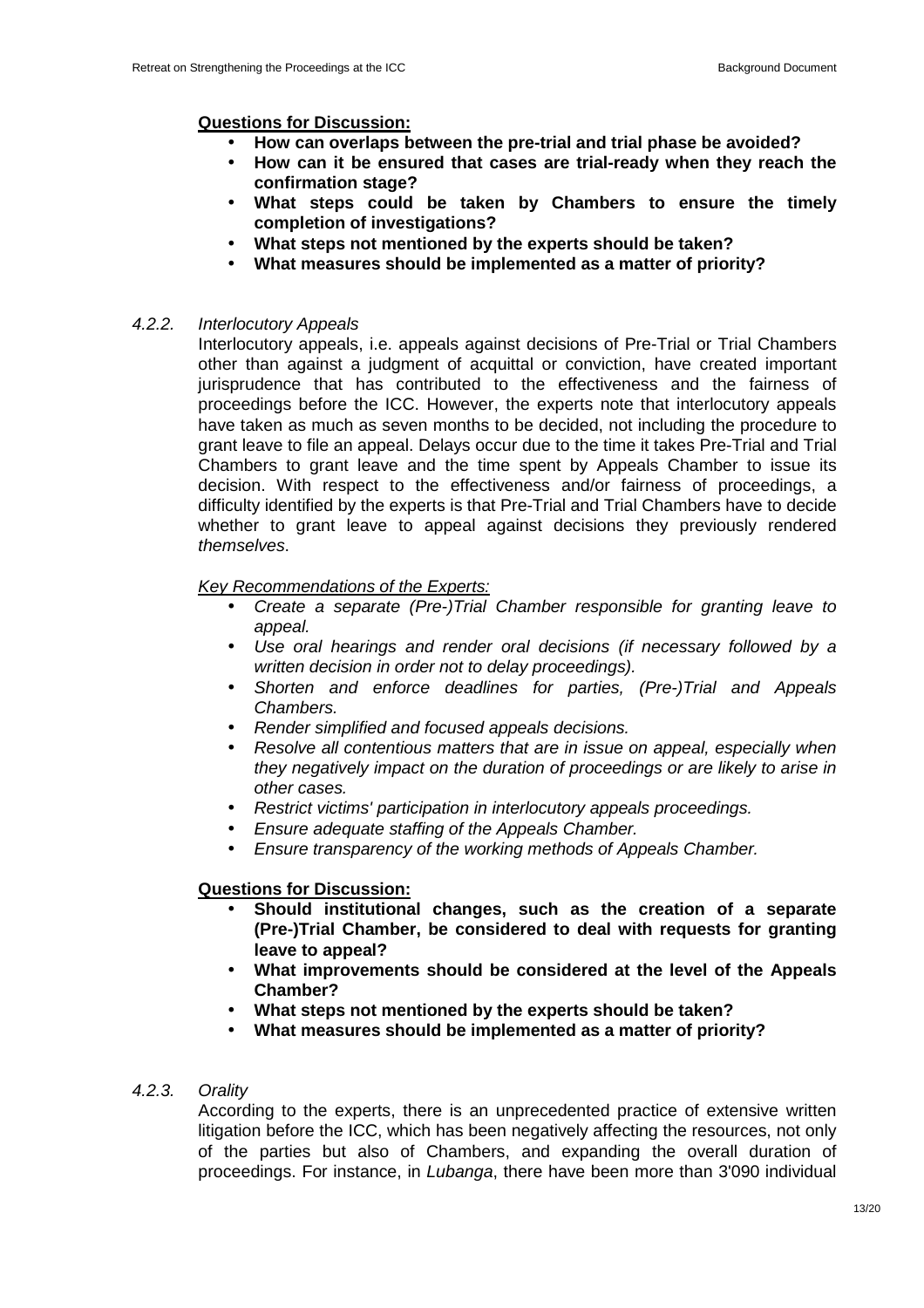filings and 275 written decisions and orders. The excessive amount of time consumed in that process is evidenced by the fact that, out of a sample of 50 decisions in the Lubanga case, the average decision took 95 days to issue and was 18 pages long. In contrast, at the ICTY, comparable cases involved much fewer filings (e.g. 1'967 filings in Boškoski & Tarčulovski involving two defendants). Even one of the largest ICTY cases, Milutinović et al., involving six co-accused, produced a mere 4'402 filings. The independent experts conclude that, at the ICC, the promotion of a culture of orality might help increase effectiveness, in particular as regards to routine issues that may readily be resolved orally. However, they also point out that due to scheduling issues (availability of court rooms, interpreters, counsel etc.) and the complexity of certain legal issues, written submissions and decisions are sometimes unavoidable.

#### Key Recommendations of the Experts:

- Press the parties to try to resolve issues inter partes before addressing the Court, in particular by promoting greater collegiality and scheduling informal working meetings for the parties.
- Expressly invite the parties, if necessary, to address the court orally rather than in writing.
- Render decisions orally.
- Ensure that parties are ready and able to address issues in the case orally and in a succinct manner.
- Develop tools to prioritise routine issues and issues that delay proceedings.
- Ensure that representatives of all parties selected to play a part in the proceedings are professionally and institutionally in a position to litigate matters orally and effectively in court.
- Make sure that candidates selected to be ICC judges, especially in Pre-Trial and Trial Chambers, have significant experience in managing complex criminal cases.

#### **Questions for Discussion:**

- **Why is there such a strong culture of making written submissions and issuing written decisions at the ICC?**
- **How could a culture of greater orality be promoted?**
- **What steps not mentioned by the experts should be taken?**
- **What measures should be implemented as a matter of priority?**

#### **4.3. INSTITUTIONAL ISSUES**

4.3.1. Victims' Participation

The independent experts underscore that victims' participation before the ICC is a major advance in the building of a functioning, credible and participatory sort of international criminal justice. Yet, they note that under the current system, the impact of victims on proceedings has not been as effective as might be desirable and that it contributed to longer and more resource-intensive trials. According to the experts, the problems relate, in particular, to the lack of clarity regarding the roles of victims due to contradictory views of the participation of victims at the ICC. As a result, victims have sought and were allowed to perform tasks which overlap in part with the Prosecution's mandate. For instance, the eliciting of evidence by victims has taken a lot of court time but with little demonstrable effect on the forensic search for truth. In the Lubanga case, for example, none of the evidence elicited by victims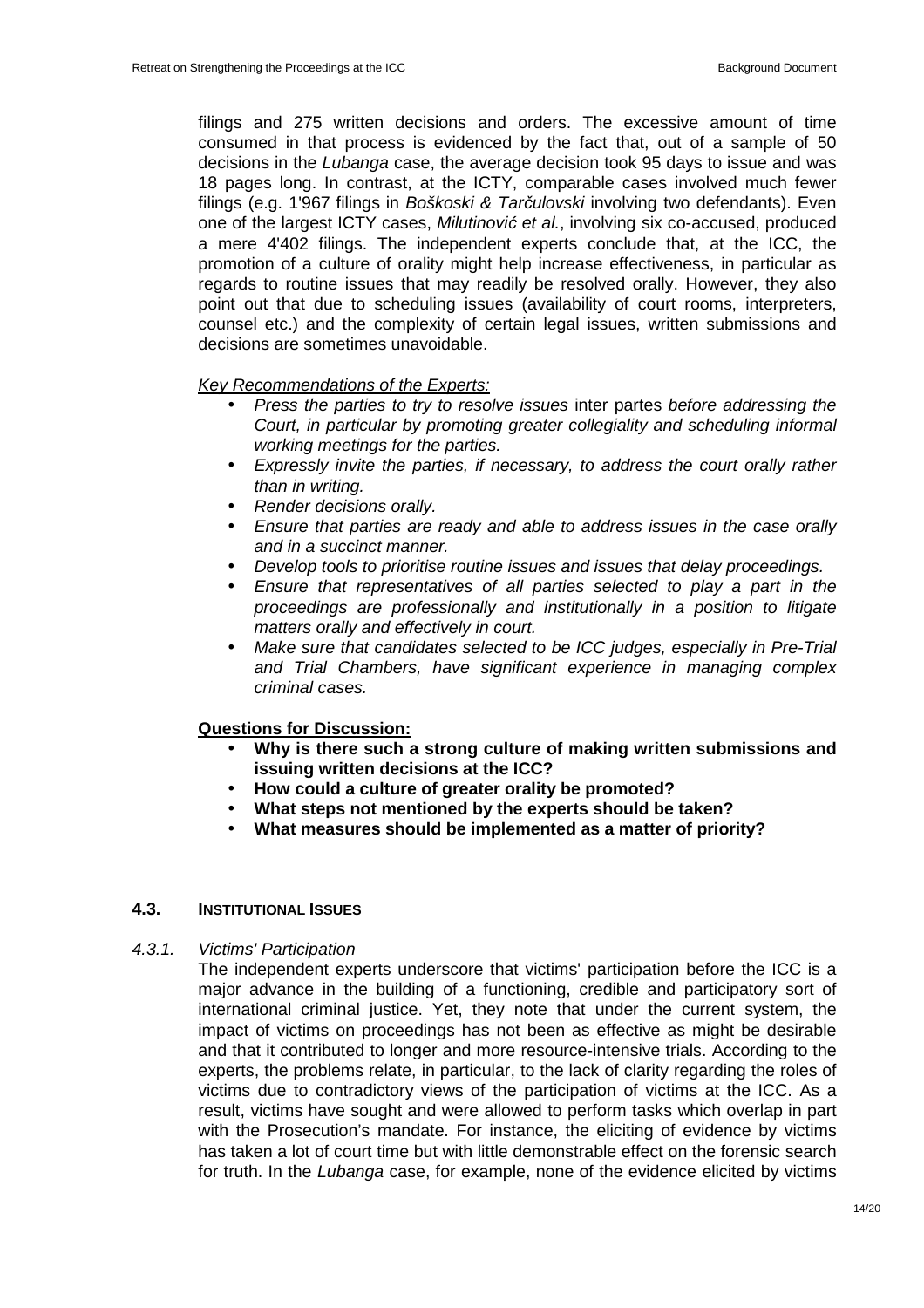was accepted by the Court. The experts emphasize that, under the Statute, the victims are permitted to present their views only where their personal interests are affected and at stages of the proceedings determined to be appropriate by the Court. Victims are not actual "parties" to the proceedings and they do have no role in the actual prosecution of the accused (eliciting of evidence, questioning of witnesses etc.). Finally, the experts draw attention to the overlapping mandates of the Victims Participation and Reparations Section and the Office of the Public Counsel for Victims as well as the cumbersome process of individual registration of victims.

### **Key Recommendations of the Experts:**

- Clearly separate the role and competence of victims and the Prosecutor.<br>• Make victims' particination begin where the Prosecution's own responsi
- Make victims' participation begin where the Prosecution's own responsibility ends, in particular where they can legitimately claim to have a "personal interest", namely establishing the harm or injury done to them and establishing the appropriate relief for the harm.
- Enforce strict requirements of knowledge of international (criminal) law and procedure to be eligible to represent victims.
- Provide adequate resources to victims' representatives in order to ensure that their participation is more effective.
- Merge the Victims Participation and Reparations Section and the Office of the Public Counsel for Victims into a unified "Office for Victims", with a clear mandate; avoid the representation of victims by the Office for Victims.
- Abolish the individualised victims' applications prior to the reparations stage and replace it by a system where the new "Office of Victims" would proceed to a collective registration. In individual cases, this collective registration could be challenged by the parties and subjected to a strict and narrow review by Chambers.

## **Questions for Discussion:**

- **How could the role of victims be more clearly distinguished from the role of the Prosecutor?**
- **Should the application system for victims be reformed and if so how?**
- **What steps not mentioned by the experts should be taken?**
- **What measures should be implemented as a matter of priority?**

## 4.3.2. Defence

According to the experts, the quality of the Defence at the ICC is key, not only to the fairness and the legitimacy of proceedings, but also their effectiveness. For instance, competent and experienced counsel are likely to litigate only issues that are core to their case which in turn shortens the duration of the trial or appeal and reduces overall costs. A competent and effective defence is also essential to the perception of the ICC as an institution of justice. The independent experts further point out that, in particular due to a lack of involvement during the process of creating the ICC, the place of the Defence has been relatively secondary. This has been contributing to a sense of alienation from the Court and affecting the appearance of fairness of proceedings. Lack of clarity of mandate of both the Counsel Support Section (CSS) and the Office of Public Counsel for the Defence (OPCD) - and lack of independence of either of both offices - have further lead to the ineffective use of resources deemed to guarantee the effective representation of defendants before the ICC. Reduction in resources allocated to the Defence is also likely to have a negative impact on the overall effectiveness of the Defence, might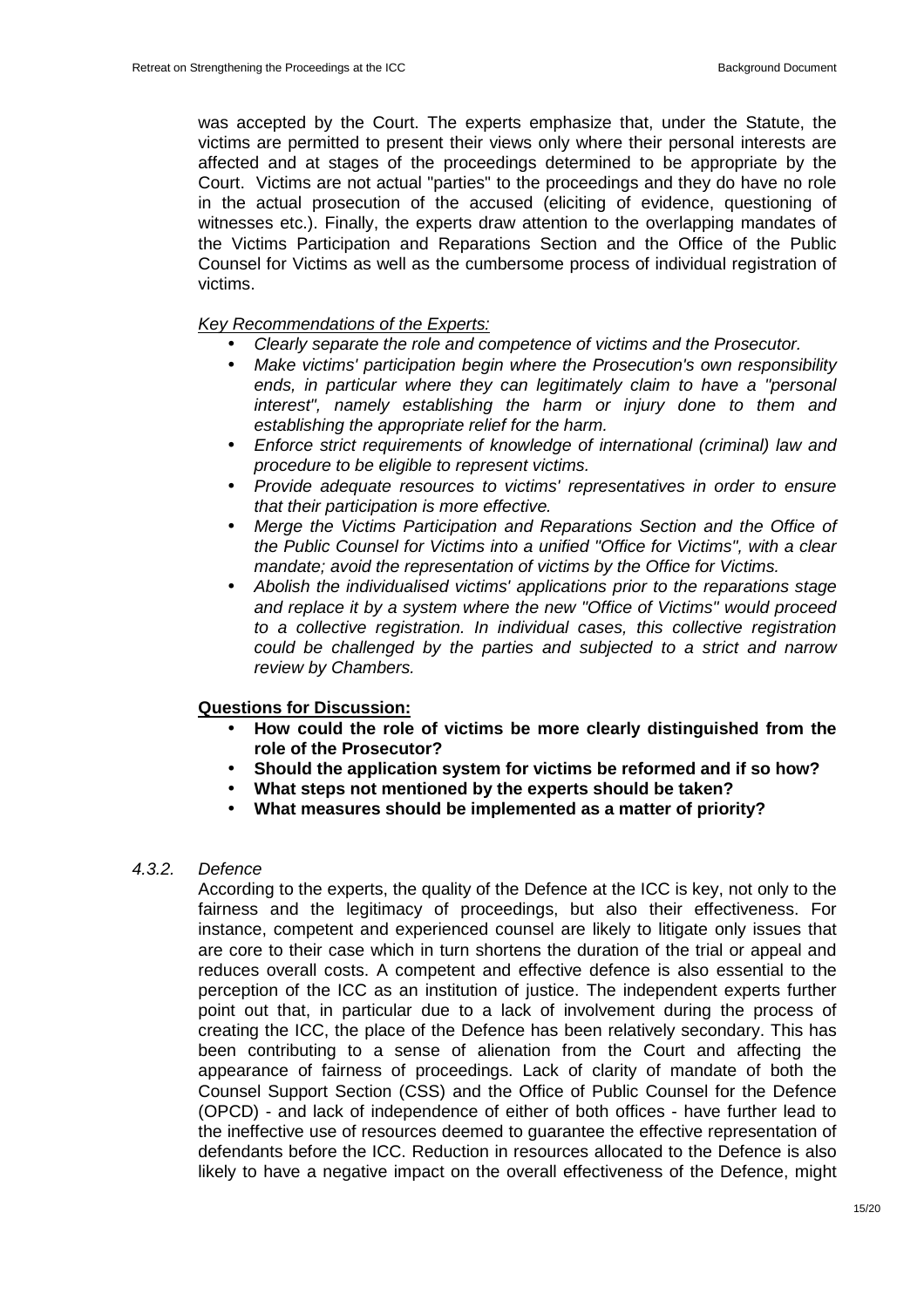dissuade experienced counsel from participating and might negatively affect the overall quality of proceedings.

## Key Recommendations of the Experts:

- Join the Counsel Support Section and the Office of Public Counsel for the Defence into a single "Defence Office". Give the Office an institutional place that allows it to have an impact on policies affecting the Defence.
- Ensure that staff assigned to work in the new "Defence Office" or to represent defendants before the ICC has demonstrated experience as Defence counsel or as members of Defence teams.
- In consultation with relevant stakeholders, adopt a strategic plan for the Defence which would set out objective and transparent benchmarks for what would qualify as "effective representation".
- Take further steps to ensure that representation is effective, in particular through the contribution of the new "Defence Office" in the appointment of counsel and close supervision of Chambers of the performance of Defence counsels.
- Put adequate resources at the disposal of the Defence to ensure that representation is truly effective and that equality of arms is guaranteed.

## **Questions for Discussion:**

- **How can it be ensured that the Defence has the role and resources necessary to guarantee equality of arms?**
- **Should institutional changes, such as the creation of a single "Defence Office", be considered?**
- **What steps not mentioned by the experts should be taken?**
- **What measures should be implemented as a matter of priority?**

## 4.3.3. Institution Building and Administration

Regarding matters of institution building and administration the experts note that guaranteeing judicial and prosecutorial independence of the ICC is essential to protect its legitimacy. For instance, ICC personnel should strictly respect high ethical standards in respect to external attempts to influence staffing and outside actors should refrain from such lobbying. The experts also emphasise that in a legally multi-cultural environment, with very different approaches to many legal and jurisprudential issues, collegiality does not occur automatically but must be actively encouraged, resourced and recognised as a priority. This might also positively contribute to the jurisprudential stability and consistency. Regarding the selection of judicial candidates, the independent experts welcome the recent creation of the Advisory Committee on Nominations. They underline the necessity to further improve on the selection of judges, by selecting judges according to the ICC's needs and by recruiting persons with judicial and practioners' experience in dealing with the management of complex criminal cases. Finally, the experts also see need for a sexual harassment audit, an internal judicial performance audit and a staffing policy which contributes to maintaining expertise and institutional memory but also bringing in new personnel with fresh ideas and relevant practice-based experience in the management of complex criminal litigations.

The experts note that there is a lack of readily available benchmarks to evaluate the performance of the Court. While they acknowledge that assessing the performance of a court of law is challenging, they underscore that clear benchmarks would assist the Court and States Parties in identifying the sources of its difficulties and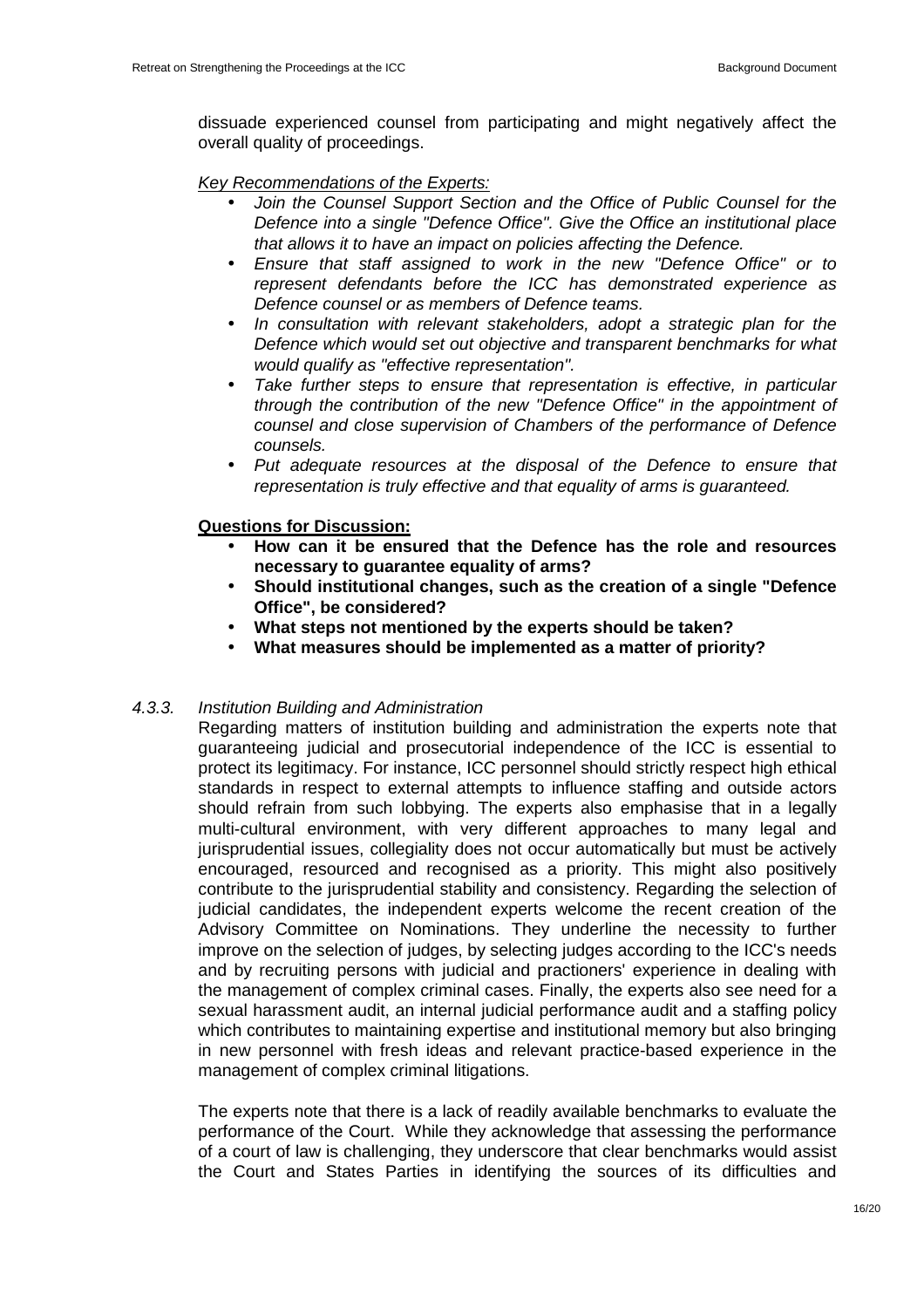addressing them with a view to improve performance. Furthermore, benchmarks would enable it to identify what resources it needs to succeed and justify that need vis-à-vis States Parties. The experts invite the Court to come up with its own benchmarks and suggest that the following factors could be taken into account:

- Quality and efficiency of judicial management of cases and work of Chambers and ability to reduce overall duration of proceedings and to eliminate delays;
- − Effective use of resources (financial and personnel) and willingness to subject its management thereof to professional auditing;
- − Transparency of proceedings and transparency of the Court's activities;
- − Increased awareness in affected countries of the nature of the Court's work and mandate, improved reputation and greater jurisprudential relevance;
- − Transparency and fairness of hiring process of staff and ability of the Court to attract leading practitioners and professionals;
- − Active engagement of the Court, its organs and staff with relevant experts in the field;
- − Use by the Court, its organs and the parties of evidential, procedural, administrative and professional practices best suited to ensure fair and expeditious proceedings;
- − Elimination of gender bias and sexual harassment.

## Key Recommendations of the Experts:

- Adopt guidelines with respect to the relationship of ICC staff with officials from outside the Court or NGOs, in particular as regards external attempts to influence staffing.
- Promote a collegial environment through regular informal meetings of Judges and their staff, stimulation by outside experts, increased information sharing and cooperation between and among Judges etc.
- Foster jurisprudential stability and consistency by harmonizing conflicting practice through regulation and fast tracking of the resolution of diverging practice. Consider the creation of specialized chambers.
- Select Judges based on needs of the Court and give priority to candidates with extensive trial-management experience.
- Make an institution-wide independent sexual harassment audit.
- Consider introducing an internal judicial performance audit.
- Adopt a staffing policy which contributes to maintaining expertise and institutional memory but also bringing in new personnel with fresh ideas and practice-based and judicial experience.
- Adopt benchmarks to evaluate and improve upon the performance of the Court.

## **Questions for Discussion:**

- **How can a collegial environment be fostered at the ICC, given the different roles and functions at the Court?**
- **How to ensure that ICC attracts the best junior and senior professionals?**
- **How should the Court go about adopting adequate benchmarks to provide the possibility to better evaluate its performance and needs?**
- **How is staffing related to the effectiveness of ICC proceedings?**
- **What steps not mentioned by the experts should be taken?**
- **What measures should be implemented as a matter of priority?**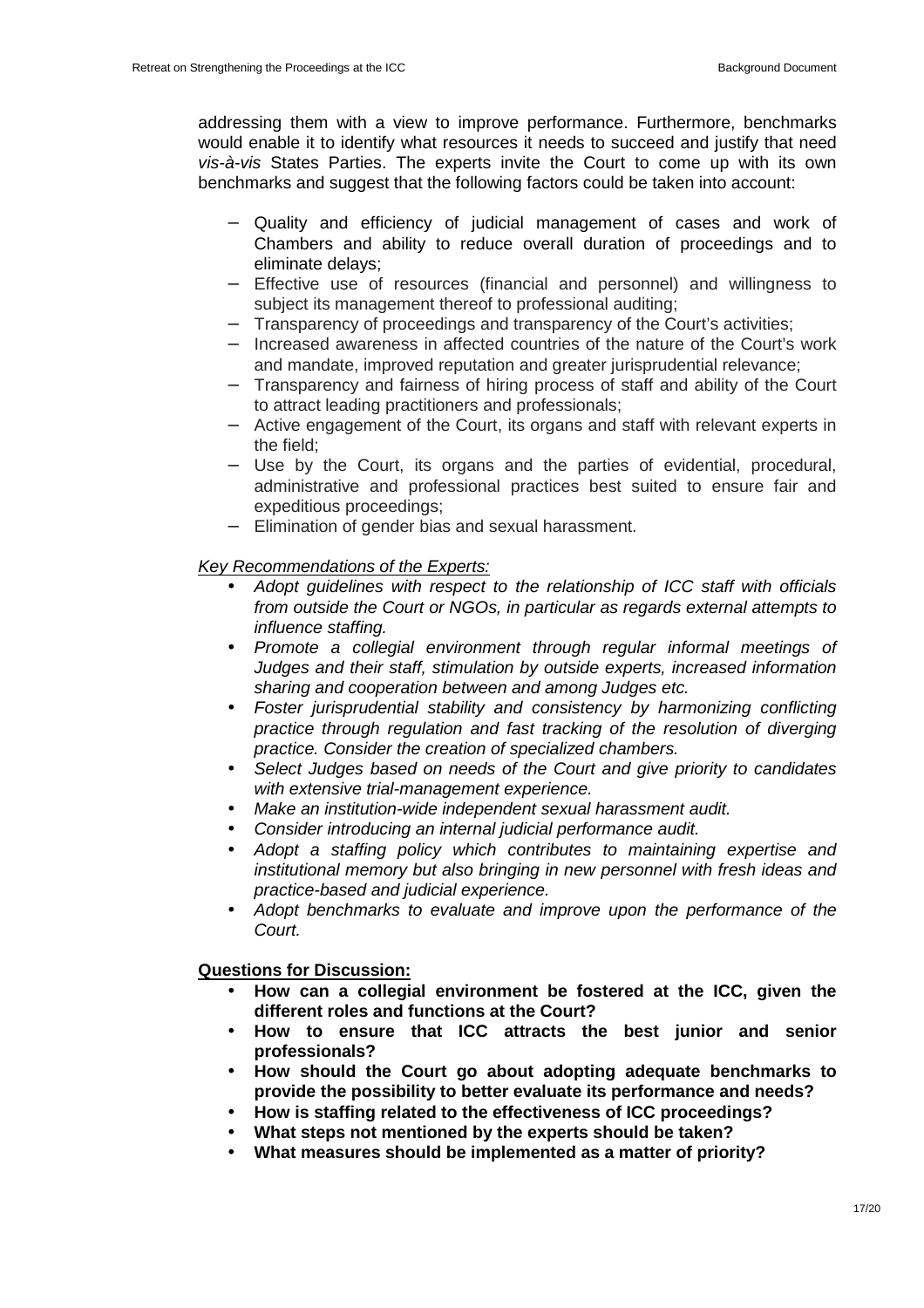#### 4.3.4. Witness Protection

Witness protection has emerged as a key issue at the ICC and is critical to the efficiency of the process and the ability of the Prosecution to perform its functions effectively. According to the independent experts, problems include difficulties that have been affecting the execution of the mandate of the Victims and Witnesses Unit, the limited amount of financial resources for the adequate protection of witnesses and the low number (12 as of July 2013) of witness relocation agreements between States and the ICC.

#### Key Recommendations of the Experts:

- Comprehensively review the witness protection process in order to assess the needs of the Court with respect to personnel, resources and cooperation.
- Conclude more witness relocation agreements and adopt the necessary legislation on the domestic level.

#### **Questions for Discussion:**

- **How could the protection of witnesses be improved?**
- **What steps not mentioned by the experts should be taken?**
- **What measures should be implemented as a matter of priority?**

#### **5. Governance** − **The Role of States Parties and their Relationship with the ICC**

The **role of States Parties** vis-à-vis the ICC is defined in the Rome Statute. Pursuant to Article 112, the ASP shall, in particular, "provide management oversight to the Presidency, the Prosecutor and the Registrar regarding the administration of the Court", decide over the budget and consider questions in relation to noncooperation. Furthermore, the ASP elects the highest officials of the Court. To assist the ASP in the execution of its mandate, a Secretariat, a Bureau (chaired by the ASP President), two working groups in The Hague and in New York (chaired by the two ASP Vice Presidents) as well as several other subsidiary bodies, including the Committee on Budget and Finance, the Working Group on Amendments, the Study Group on Governance and the Independent Oversight Mechanism, have been created. A problem identified by the independent experts is the complicated **process of amending the Rules of Procedure and Evidence** that includes the (sometimes repeated) involvement of the Working Group on Lessons Learnt, the Advisory Committee on Legal Texts, the Study Group on Governance, the Working Group on Amendments and the Assembly of States Parties, the latter of which only meets once a year for regular meetings.

The **work of the ASP** is resource-intensive for States Parties, the ASP Secretariat and the Court. Every year, countless meetings take place in The Hague and New York, and the ASP Secretariat circulates several hundred e-mail messages to States Parties. Due to a growing number of facilitations, the ICC itself is faced with an increasing number of requests for reports. For example, the documentation for the 12th session of the ASP in November 2013 included more than 60 reports and other documents, ranging from as little as few to more than 200 pages. The preparation of these documents as well their consideration in the framework of the ASP and its subsidiary bodies is time-consuming and places a significant burden on the Court and on States Parties, especially smaller ones. The Bureau has addressed some of these and other issues in its **2013 report on "Evaluation and rationalization of**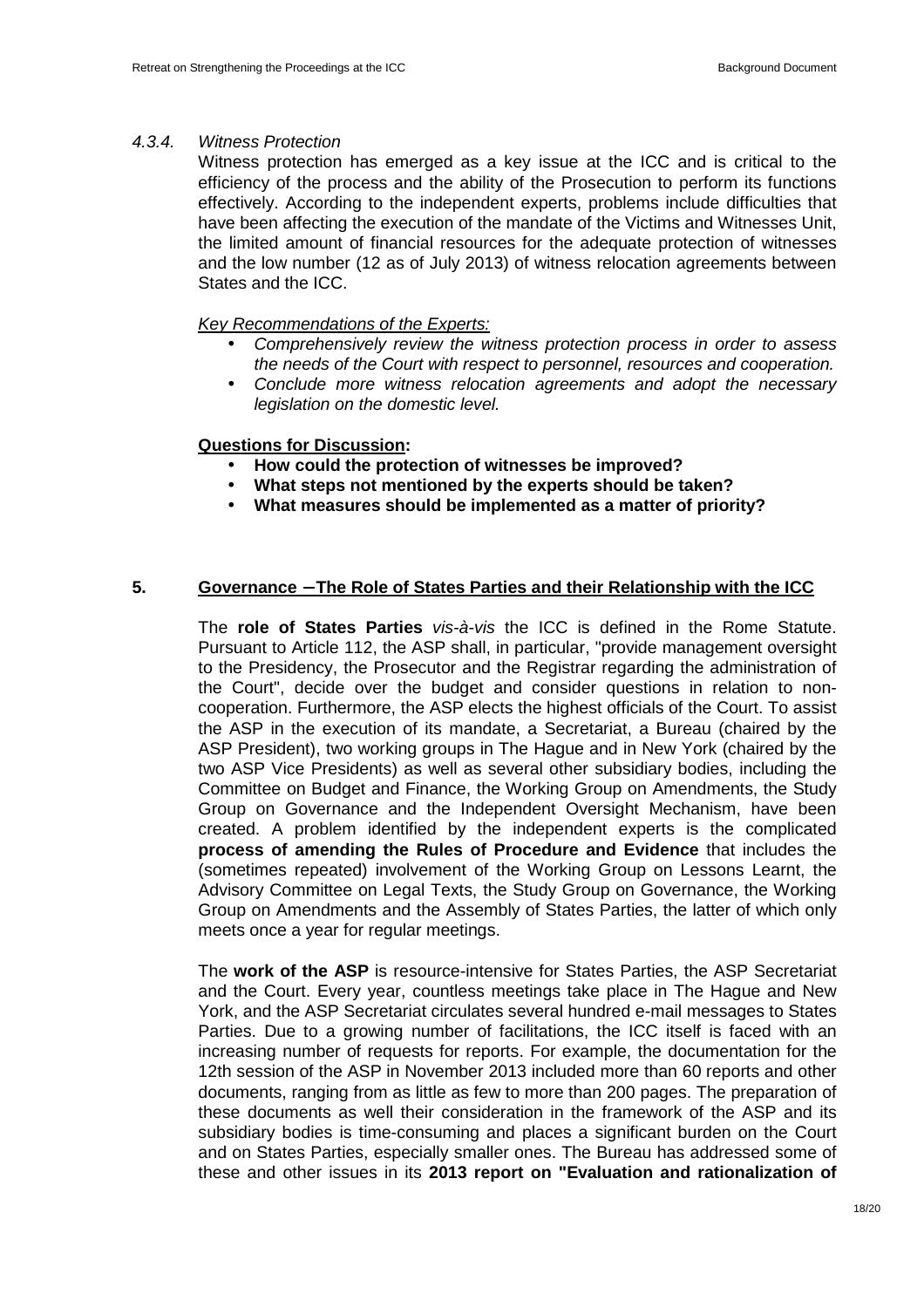**the working methods of the subsidiary bodies of the Bureau**".<sup>13</sup> The goal of the report was to establish the right balance between the obligation of States Parties to exercise effective oversight over the ICC's activities and their parallel duty not to micromanage it and provide it with a certain margin of appreciation. Through this exercise, greater clarity as to the mandates of facilitations has been provided and thereby possibilities for targeted reduction of amount of meetings and paperwork were identified.

As the ICC does not have its own law enforcement personnel, the **cooperation of States Parties** is indispensable to the effective performance of its mandate. Under the Rome Statute, States Parties are therefore under a legal obligation to cooperate with the ICC (Part IX of the Rome Statute) and are responsible for the enforcement of sentences of imprisonment (Part X). Their support is key to, inter alia, the arrest and surrender persons, to the tracking and freezing of assets and the protection of victims and witnesses. The fact that cooperation by States Parties is not always forthcoming and that there has been limited success in concluding witness relocation and enforcement of sentences agreements continues to present a major challenge to the ICC. The independent experts point out that the ICTY was successful in securing cooperation due in large part to the sustained and active diplomatic pressure by the European Union, the Security Council and the international community in general. Accordingly, similar concrete diplomatic and political show of support by States and relevant international actors are necessary in relation to ICC proceedings. It is also important to note that not only the support by States Parties, but also the public and diplomatic backing by international organisations, especially the United Nations, and the civil society is critical for the ICC.

In conclusion, States Parties are stakeholders of the ICC as they oversee the Court, have an obligation to cooperate with it and finance it. At the same time, in discharging its prosecutorial and judicial functions, the ICC is independent from States Parties. The relationship between States Parties and the ICC is therefore critical, including for the effectiveness of proceedings.

**Questions for Discussion:** 

- **Overall, how to you evaluate the relationship between States Parties and the ICC?**
- **Where does the role of the ASP to oversee the Court end and where does the responsibility of the Court begin?**
- **Should the role of the ASP Secretariat be strengthened?**
- **Is making changes to the legislative and regulatory framework of the Court too cumbersome?**
- **What are the expectations of States Parties with respect to the cooperation with the ICC in the framework of the ASP, and vice versa?**
- **Which issues should be dealt with as a matter of priority?**

 $\overline{\phantom{a}}$ 

 $13$  ICC-ASP/12/59.